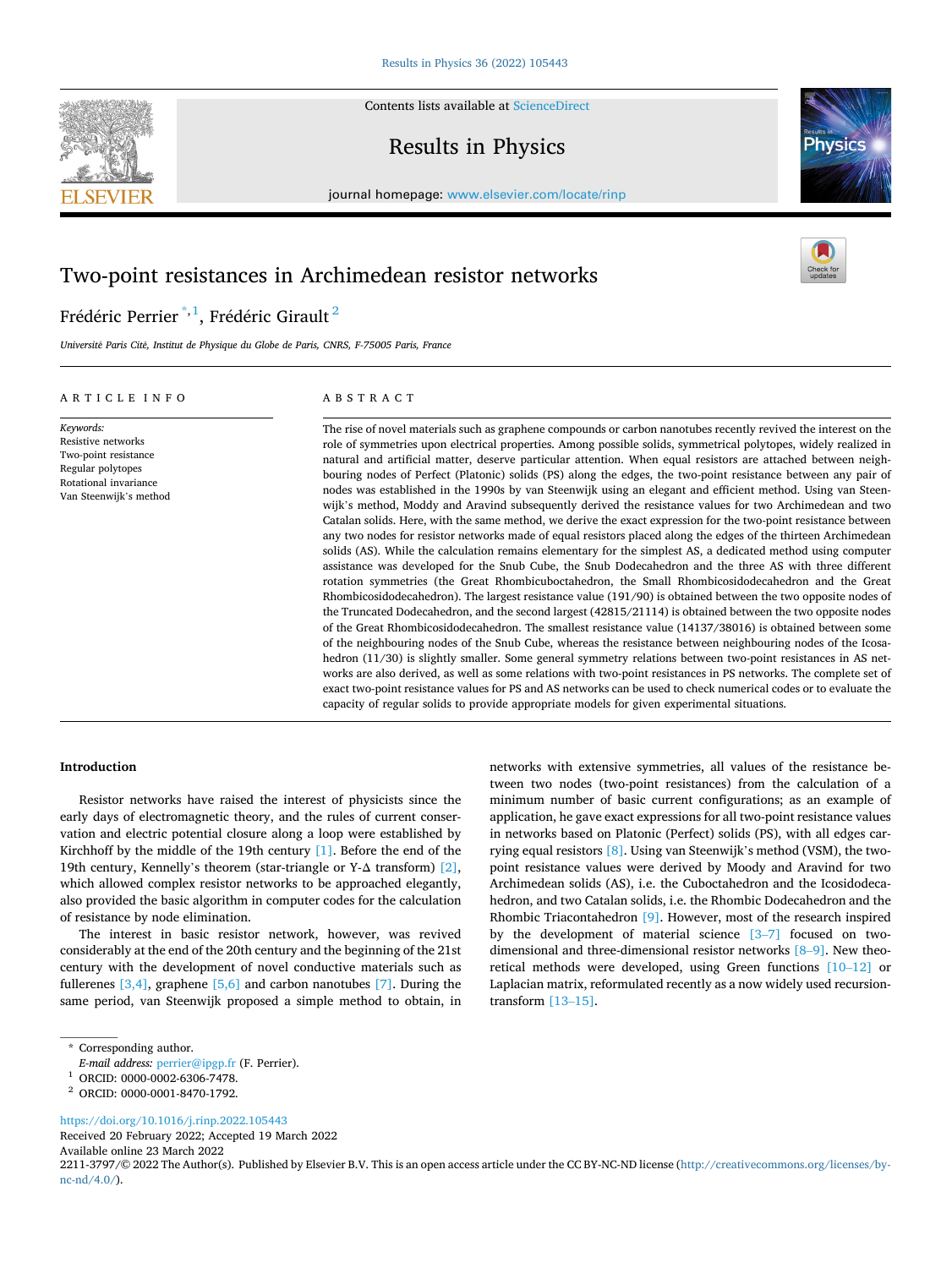<span id="page-1-0"></span>Recently, the general consequences of basic symmetries of resistor networks received attention, and relations between various resistance values around grid corners  $[16]$  or nodes with rotation invariance  $[17]$ were derived using elementary methods, combining Kennelly's theorem and VSM. Similarly, recurrence relations could be obtained for networks with threefold axial symmetry and repeated patterns along the axis [\[18\]](#page-12-0), or as a function of the order of rotation in a network with an axis of symmetry [\[19\].](#page-12-0)

AS, which already had raised the interest of Johannes Kepler in the 17th century [\[20\],](#page-12-0) deserve some further attention [\[21](#page-12-0)–24]. Fullerene compounds [\[3,25\],](#page-12-0) which show some forms as an AS solid, first synthetized in the laboratory, were subsequently found in space [\[4\]](#page-12-0). Faujasite, a tectosilicate zeolite crystal discovered in minerals as early as the 19th century, also has a basic AS cell [\[26\]](#page-12-0). Therefore, in this paper, we return to basic symmetrical AS compounds and provide exact expressions for the two-point resistance between any two nodes for the complete set of the thirteen AS networks. These networks are obtained when equal resistors are placed on all edges of the considered AS. First, we recall the basic properties of AS and we introduce the VSM, illustrated with the simple case of the Cuboctahedron [\[9\].](#page-12-0) For most AS, the VSM method can be handled without difficulty, and we illustrate two such examples: the Truncated Tetrahedron (TT) and the Truncated Cube (TC). For the AS with larger numbers of nodes, the calculations become heavy, and, rather, we apply the VSM method using computer assistance, a process illustrated with the cases of the Snub Cube (SC) and the Snub Dodecahedron (SD). Exact expressions of all two-point resistances for all AS networks are given and discussed in details. Finally, we show how relations between two-point resistances in AS networks and relations between selected two-point resistances in AS and PS networks can be derived from Kennelly's transforms and corner theorems [\[16\]](#page-12-0).

#### **Archimedean networks and van Steenwijk's method**

The PS are the five regular convex polyhedrons made of identical polygonal faces. They are defined (Table 1) by their number of nodes (or vertices) *V*, the number of edges *E* and the number of faces *F*, satisfying Euler's relation *V*−*E*+*F*=2. The AS are the thirteen regular uniform polyhedrons composed of regular polygons having identical nodes [\[27\]](#page-12-0). Here, the Pseudorhombicuboctahedron, the prisms and antiprisms are not included among the AS [\[28\]](#page-12-0). Their parameters and their names, as used thereinafter, are given in [Table 2,](#page-2-0) and they also satisfy Euler's relation, like any polygonal covering of the sphere.

AS networks [\(Figs. 1 and 2](#page-2-0)) are constructed by placing an identical resistor, taken as a unity resistor without loss of generality, on all edges. Here, the term AS network refers to spherical networks based on the AS solids, and does not include the Archimedean connectivity pattern referred to in two-dimensional networks [\[10\]](#page-12-0). The number of resistors is comparatively large for most of these networks. Only the TT and the CO ([Fig. 1\)](#page-2-0), with 18 and 24 resistors, respectively, have less resistors than the PS networks, which have a maximum of 30 resistors in the I and D networks. The largest number of resistors (180) is found in GRCD network ([Fig. 2](#page-3-0)). The nodes are labelled from 0 to *V*− 1 according to the convention shown in [Figs. 1 and 2](#page-2-0). The equivalent resistance between nodes *i* and *j* (two-point resistance) is noted *Rij* or *Ri,j* when a confusion is possible with the digits of *i* and *j*. Since all nodes are equivalent in the considered networks, we only need to calculate  $R_{0i}$ , with  $0 \le i \le V-1$ .

Following Moody and Aravind  $[9]$ , to compute the resistances  $R_{0i}$ , we use VSM [\[8\].](#page-12-0) In this method, to find the equivalent resistance between any pair of nodes, we first solve the current distribution for only a reduced number of configurations, one for each type of nodes. In our case, a single configuration is sufficient, as all nodes are equivalent. This configuration, referred to, in the following, as the base configuration, is obtained when a unity current is injected at node 0 and equal currents of 1/(*V*− 1) value are recuperated at all of the *V*− 1 other nodes. To find the current distribution for injection from node 0 to node *i*, it is sufficient to subtract, from the base configuration, the same current configuration but rotated to represent injection at node *i.* Summing these two configurations, the ingoing or outgoing current is zero at all nodes, except at the injection node 0 and at the extraction node *i*, where it is  $1+1/(V-1)$ . The equivalent resistance is then the sum of the obtained potential differences divided by the total current *V*/(*V*− 1). Since the nodes are here equivalent, the sum of the total potential drop is simply twice the total potential drop from 0 to *i* in the base configuration. Let us illustrate this process with the particularly simple case of the CO [\[9\]](#page-12-0).

The base configuration for the CO network [\(Fig. 3\)](#page-5-0) is obtained when a unity current is injected at node 0 and 1/11 is extracted from all other nodes (*V*=12). In the CO, there are two perpendicular planes of symmetry crossing at every node. Thus, the currents flowing in the four legs from node 0 are equal to 1/4. Also, because of the same planar symmetry, nodes 1 and 5, 6 and 10, 4 and 3, and 7 and 8 are equipotential. Current conservation alone is not sufficient to give the values of other currents, and one unknown current  $\alpha$  from node 1 to node 2 is introduced ([Fig. 3](#page-5-0)), equal to the current from node 3 to node 2 by symmetry. Now, current conservation gives the current from node 1 to node 6, namely  $1/4 - \alpha - 1/11$ , and from node 2 to node 6, namely  $\alpha - 1/22$ . Incidentally, the current from node 6 to node 11 is now 1/44, and, summing the four legs going to node 11, we indeed get a total current 1/ 11 flowing out of node 11. As all currents in loop 1-2-6 are now expressed, we get, from Kirchhoff's law (total potential drop along a closed loop is zero), the constraint:

$$
\alpha + \left(\alpha - \frac{1}{22}\right) - \left(\frac{1}{4} - \alpha - \frac{1}{11}\right) = 0,\tag{1}
$$

giving  $\alpha = 3/44$ , and we infer the equivalent resistances:

**Table 1** 

Summary of two-point resistances in Platonic (Perfect or PS) networks with edges carrying equal unity resistors. The number of faces (*F*), edges (*E*) and nodes (*V*) are given.  $N_R$  is the number of different values for the two-point resistance,  $R_{min}$  the smallest value,  $R_{max}$  the largest and  $R_a$  the average value. The two-point resistances are ordered according to the number of resistors between the considered nodes.

| PS network       | E  | Е  |    | $N_R$ | $R_{\min}$                          | $R_{\text{max}}$              | Two-point resistances                                                                                      | $R_{\rm a}$       |
|------------------|----|----|----|-------|-------------------------------------|-------------------------------|------------------------------------------------------------------------------------------------------------|-------------------|
| Tetrahedron (T)  | 4  | 6  |    |       | $\frac{2}{5} = 0.5$                 | $\frac{2}{3} = 0.5$<br>$\sim$ |                                                                                                            | 0.5               |
| Octahedron (O)   | 8  | 12 | 6  | 2     | $\frac{5}{12}$ $\approx$ 0.417      | $\bar{ } = 0.5$               | 5 <sub>1</sub><br>$\overline{12}$ <sup>2</sup>                                                             | $0.433 \pm 0.009$ |
| Cube(C)          | 6  | 12 | 8  | 3     | $\frac{7}{12} \approx 0.583$<br>12  | $\frac{3}{2} \approx 0.833$   | 7 3 5<br>12'3'6                                                                                            | $0.690 \pm 0.019$ |
| Icosahedron (I)  | 20 | 30 | 12 | 3     | 11<br>$\frac{11}{30} \approx 0.367$ | $\frac{1}{2} = 0.5$           | 11<br>$\overline{30}$ , $\overline{15}$ , $\overline{2}$                                                   | $0.424 \pm 0.007$ |
| Dodecahedron (D) | 12 | 30 | 20 | 5     | 19<br>$\frac{15}{30} \approx 0.633$ | $- \approx 1.167$             | 19<br>16<br>17.7<br>9<br>$\frac{1}{30}$ , $\frac{1}{10}$ , $\frac{1}{15}$ , $\frac{1}{15}$ , $\frac{1}{6}$ | $0.961 \pm 0.012$ |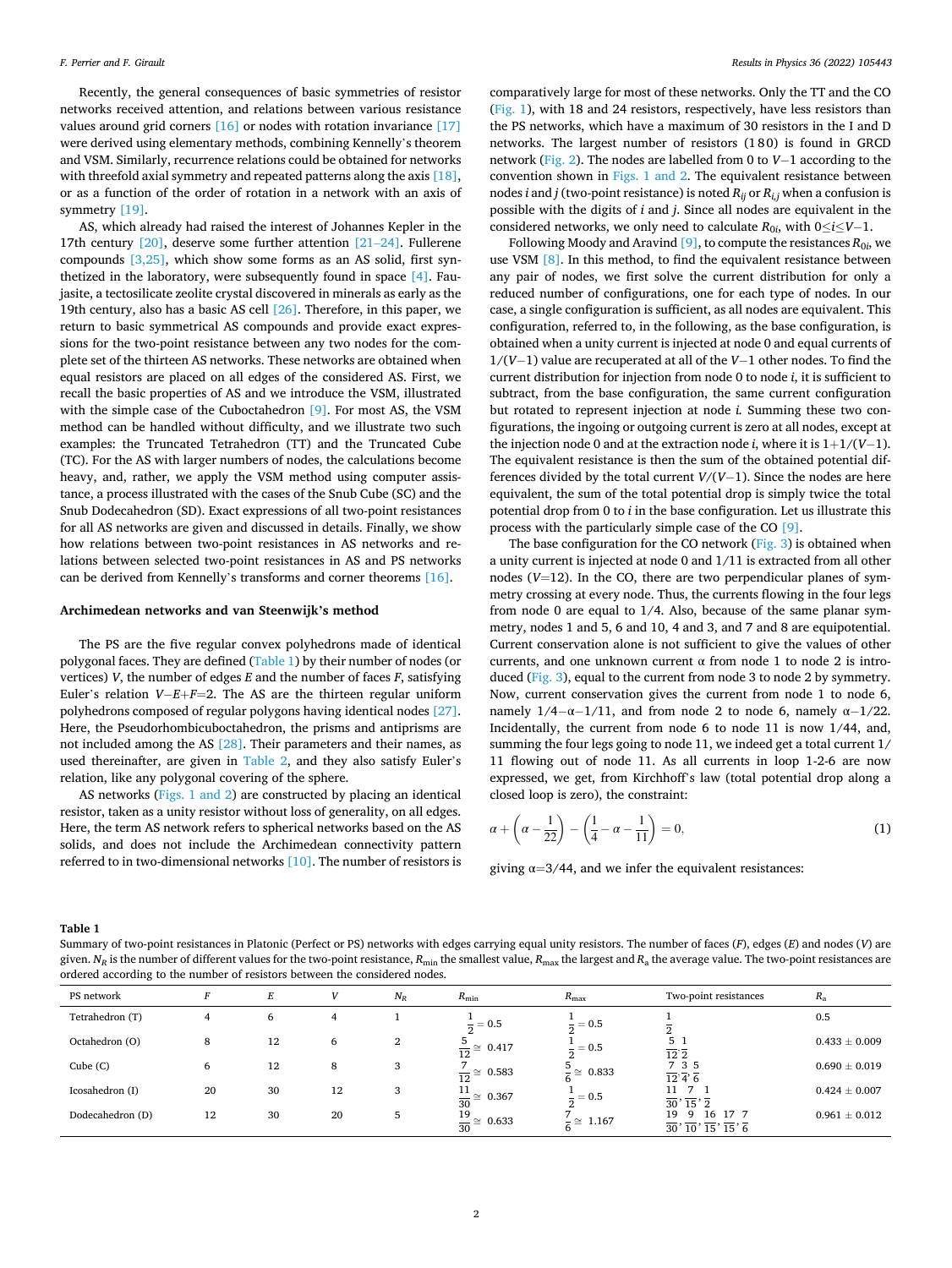# <span id="page-2-0"></span>*F. Perrier and F. Girault*

# **Table 2**

Summary of two-point resistances in Archimedean (AS) networks with edges carrying equal unity resistors. The number of faces (*F*), edges (*E*) and nodes (*V*) are given.  $N_R$  is the number of different values for the two-point resistance,  $R_{\text{min}}$  the smallest value,  $R_{\text{max}}$  the largest and  $R_a$  the average value.

| AS network                                 | F  | E   | V   | $N_R$ | $R_{\min}$                              | $R_{\text{max}}$                      | $R_{\rm a}$       |
|--------------------------------------------|----|-----|-----|-------|-----------------------------------------|---------------------------------------|-------------------|
| Truncated Tetrahedron (TT)                 | 8  | 18  | 12  | 5     | $\frac{17}{30}\cong~0.566$              | $\frac{11}{10}$<br>$\cong$ 1.1        | $0.912 \pm 0.024$ |
| Truncated Octahedron (TO)                  | 14 | 36  | 24  | 12    | 625<br>$\approx 0.620$<br>1008          | 9<br>1.286<br>$\cong$<br>$\equiv$     | $1.055 \pm 0.012$ |
| Truncated Icosahedron (TI)                 | 32 | 90  | 60  | 23    | 16273<br>$\approx 0.649$<br>25080       | $\frac{17}{11}$<br>$\approx 1.545$    | $1.296 \pm 0.005$ |
| Truncated Cube (TC)                        | 14 | 36  | 24  | 11    | 0.583<br>$rac{1}{12}$ $\cong$           | 47<br>$\approx 1.567$<br>$rac{1}{30}$ | $1.254 \pm 0.017$ |
| Truncated Dodecahedron (TD)                | 32 | 90  | 60  | 23    | $\frac{89}{150}\cong \ 0.593$           | $\frac{191}{90}$<br>2.122<br>$\simeq$ | $1.736 \pm 0.009$ |
| Small Rhombicuboctahedron (SRCO or RCO)    | 26 | 48  | 24  | 11    | 767<br>$\approx 0.457$<br>1680          | $\frac{57}{70}$<br>$\approx 0.814$    | $0.682 \pm 0.007$ |
| Cuboctahedron (CO)                         | 14 | 24  | 12  | 4     | $\frac{11}{24} \approx 0.458$           | $\approx 0.667$                       | $0.561 \pm 0.010$ |
| Icosidodecahedron (ID)                     | 32 | 60  | 30  | 8     | $\frac{29}{60} \approx 0.483$           | 8<br>0.889<br>$\simeq$<br>$\mathbf Q$ | $0.745 \pm 0.006$ |
| Snub Cube (SC)                             | 38 | 60  | 24  | 16    | 14137<br>$\approx 0.372$<br>38016       | 1937<br>$\approx 0.611$<br>3168       | $0.518 \pm 0.005$ |
| Snub Dodecahedron (SD)                     | 92 | 150 | 60  | 37    | 8984731<br>$\approx 0.376$<br>23905400  | 4614181<br>$\approx 0.772$<br>5976350 | $0.656 \pm 0.003$ |
| Great Rhombicuboctahedron (GRCO)           | 26 | 72  | 48  | 33    | 63859<br>$\approx 0.620$<br>102960      | 1583<br>$\approx 1.599$<br>990        | $1.322 \pm 0.008$ |
| Small Rhombicosidodecahedron (SRCD or RCD) | 62 | 120 | 60  | 23    | 52543<br>$\approx 0.457$<br>114840      | $\frac{651}{638}$<br>$\approx 1.020$  | $0.863 \pm 0.003$ |
| Great Rhombicosidodecahedron (GRCD)        | 62 | 180 | 120 | 75    | 41543021<br>$\approx 0.621$<br>66878595 | 42815<br>2.028<br>$\simeq$<br>21114   | $1.705 \pm 0.004$ |



**Fig. 1.** First set of Archimedean networks: Truncated Tetrahedron (TT), Truncated Octahedron (TO), Truncated Icosahedron (TI), Truncated Cube (TC), Truncated Dodecahedron (TD), Small Rhombicuboctahedron (SRCO or RCO) and Cuboctahedron (CO). The numbers indicate the node labelling.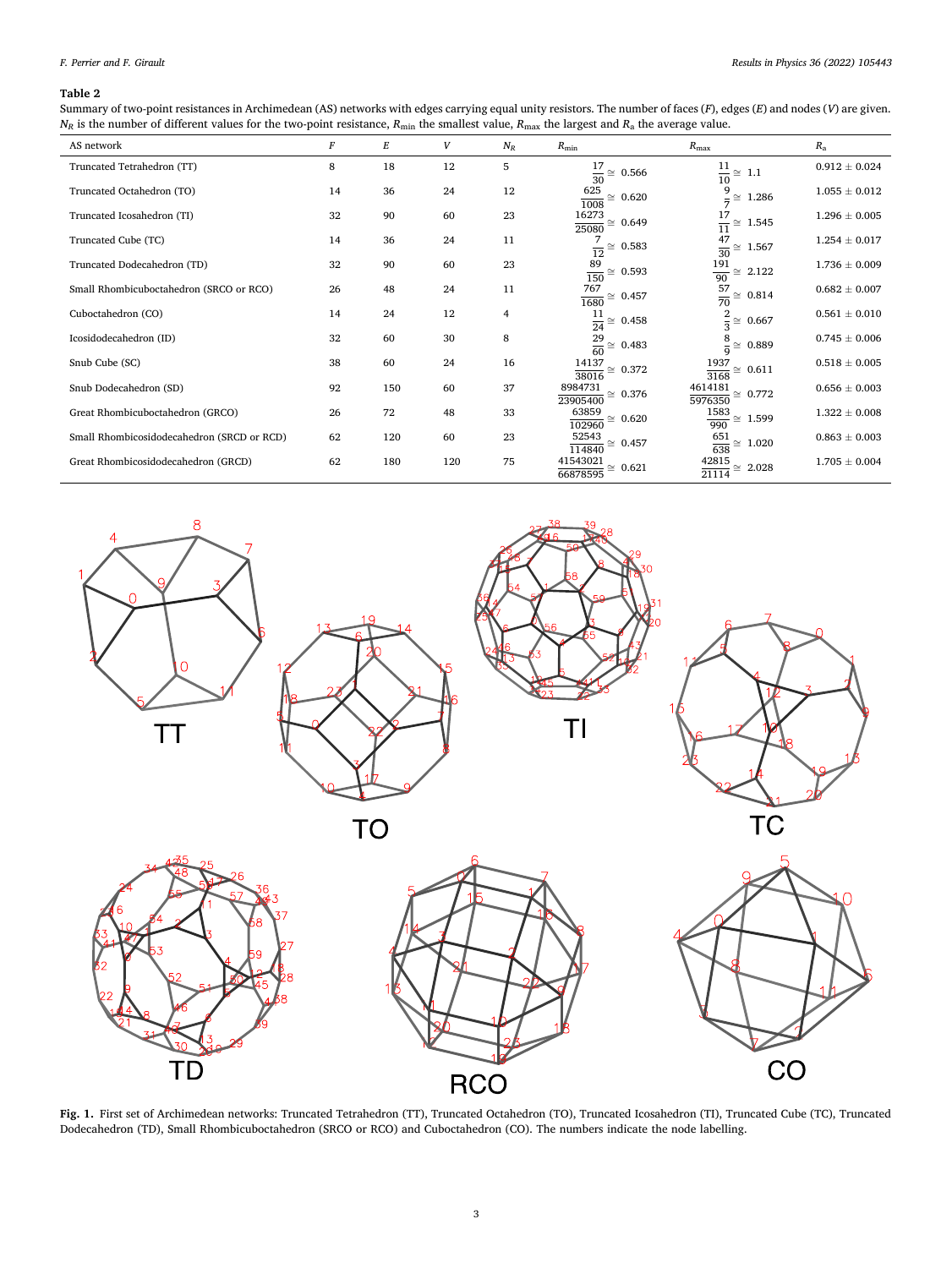<span id="page-3-0"></span>*F. Perrier and F. Girault* 

 $\overline{a}$ 



ID



**SC** 



**SD** 



**Fig. 2.** Second set of Archimedean networks: Icosidodecahedron (ID), Snub Cube (SC), Snub Dodecahedron (SD), Great Rhombicuboctahedron (GRCO), Small Rhombicosidodecahedron (SRCD or RCD) and Great Rhombicosidodecahedron (GRCD).

$$
R_{01} = R_{03} = R_{04} = R_{05} = \frac{11}{12} 2 \frac{1}{4} = \frac{11}{24}
$$
  
\n
$$
R_{02} = R_{09} = \frac{11}{12} 2 \left( \frac{1}{4} + \alpha \right) = \frac{7}{12}
$$
  
\n
$$
R_{06} = R_{07} = R_{08} = R_{010} = \frac{11}{12} 2 \left( \frac{1}{4} + 2\alpha - \frac{1}{22} \right) = \frac{5}{8}
$$
  
\n
$$
R_{011} = R_{09} = \frac{11}{12} 2 \left( \frac{1}{4} + 2\alpha - \frac{1}{22} + \frac{1}{44} \right) = \frac{2}{3}
$$
  
\n(2)

For the AS networks, the calculations can get heavier, but the principle remains the same. First, we show two moderately complicated cases, where calculations remain feasible without considerable efforts.

# **Two-point resistances in the simplest Archimedean networks**

The case of the TT network, which has 12 nodes like the CO network, remains relatively easy ([Fig. 4](#page-6-0)). In this case, there is only one plane of symmetry at each node, which corresponds to a bisecting plane of the network carried by nodes 0 and 3. Thus, in the base configuration, nodes 1 and 2, 6 and 7, 9 and 10 are equipotential. One unknown current  $\alpha$  needs to be introduced from node 0 to node 1, equal by symmetry to the current from node 0 to node 2, and the current from node 0 to node 3 consequently is 1–2α. From current conservation, the currents from node 3 to node 6, from node 6 to node 11 and from node 2 to node 5 ([Fig. 4](#page-6-0)) are  $1/2 - \alpha - 1/22$ ,  $1/2 - \alpha - 3/22$  and  $\alpha - 1/11$ , respectively. To continue the determination of currents, we proceed using current conservation and introduce new unknowns only when current conservation is not sufficient. Here, therefore, we introduce an unknown current *β*  from node 5 to node 10, which gives a current *β*− 1/11 from node 10 to node 11 ([Fig. 4](#page-6-0)). Using the closed loop 5-10-11, the current from node 5 to node 11 also follows, equal to 2*β*− 1/11. Current conservation at node 5 imposes:

$$
\alpha - \frac{1}{11} = \beta + \left(2\beta - \frac{1}{11}\right) + \frac{1}{11},\tag{3}
$$

while the closed loop 0-2-5-11-6-3 gives:

$$
\alpha + \left(\alpha - \frac{1}{11}\right) + \left(2\beta - \frac{1}{11}\right) - \left(\frac{1}{2} - \alpha - \frac{3}{22}\right) - \left(\frac{1}{2} - \alpha - \frac{1}{22}\right) - (1 - 2\alpha) = 0, \quad (4)
$$

and we obtain: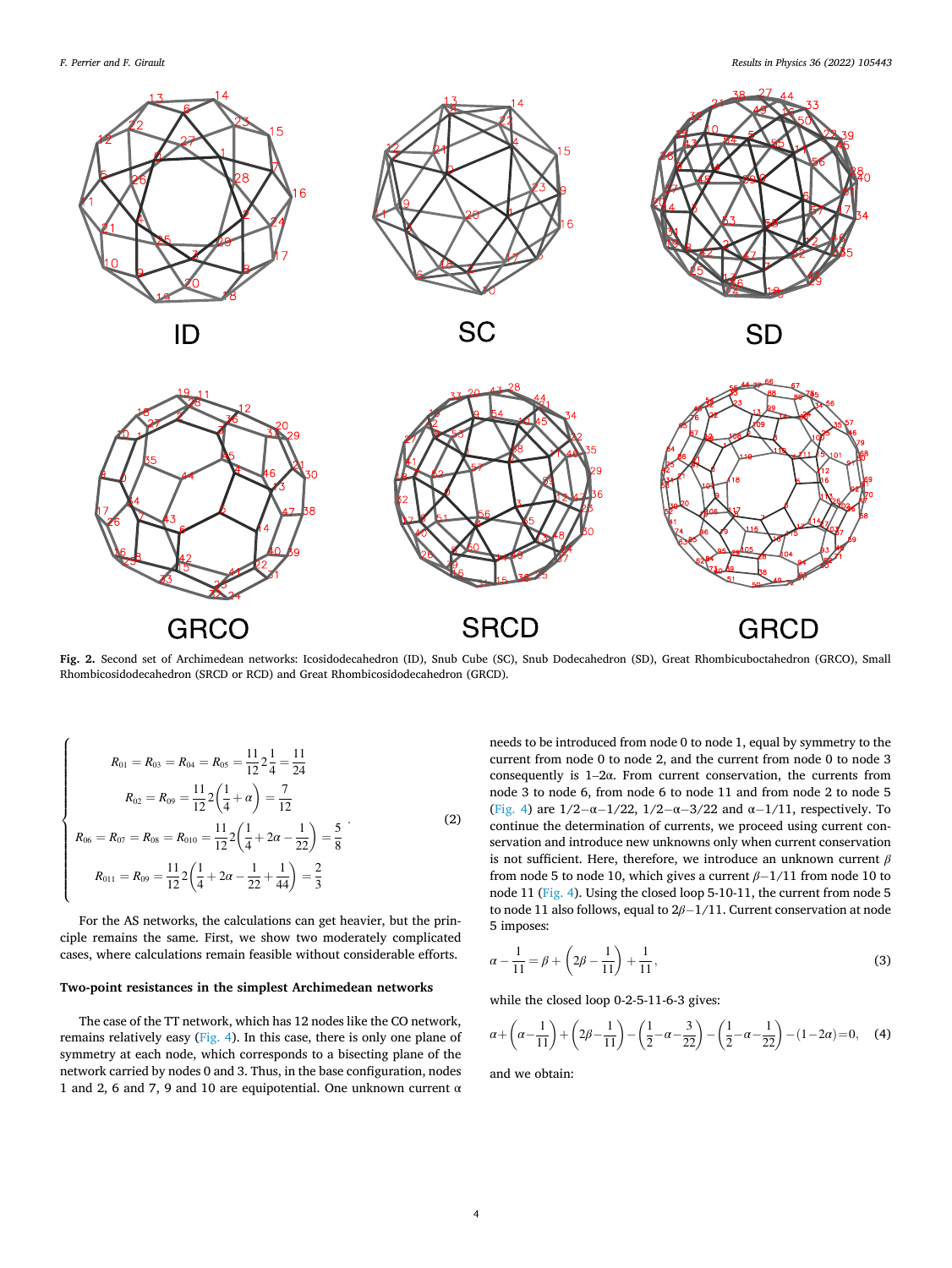$\overline{a}$ 

$$
\begin{cases}\n\alpha - 3\beta = \frac{1}{11}, \\
3\alpha + \beta = 1\n\end{cases}
$$
\n(5)

hence  $\alpha$ =17/55 and  $\beta$ =4/55. Having solved the base configuration, we obtain the equivalent resistances:

$$
R_{01} = R_{02} = \frac{11}{12} 2\alpha = \frac{17}{30}
$$
  
\n
$$
R_{03} = \frac{11}{12} 2(1 - 2\alpha) = \frac{7}{10}
$$
  
\n
$$
R_{04} = R_{05} = \frac{11}{12} 2(2\alpha - \frac{1}{11}) = \frac{29}{30}
$$
  
\n
$$
R_{06} = R_{07} = \frac{11}{12} 2(\frac{3}{2} - 3\alpha - \frac{1}{22}) = \frac{29}{30} = R_{04} = R_{05}
$$
  
\n
$$
R_{08} = R_{011} = \frac{11}{12} 2(2\alpha - \frac{1}{11} + 2\beta - \frac{1}{11}) = \frac{16}{15}
$$
  
\n
$$
R_{010} = R_{09} = \frac{11}{12} 2(2\alpha - \frac{1}{11} + \beta) = \frac{11}{10}
$$
  
\n(6)

The equality between  $R_{06}$  and  $R_{05}$ , which emerged in Eqs. (6), results from the rotational symmetry of order 3 around a central axis of the TT passing through the centre of each triangular face ([Fig. 4\)](#page-6-0). Other equalities result from the central planar symmetries of the TT.

The case of the TC network, while slightly more difficult, is handled in the same manner, but now *V*=24 ([Table 2](#page-2-0)) and more variables need to be introduced ([Fig. 5](#page-7-0)). In this case also, there is only one plane of symmetry at each node; it corresponds to a bisecting plane of the network. For example, in the base configuration, it corresponds to the plane containing nodes 0, 1, 22 and 23 [\(Fig. 5\)](#page-7-0). In this case, nodes in the pairs 7-8, 2-9, 14-21 and 15-16 are equipotential. As above for the TT, one unknown current α is introduced from node 0 to node 1, giving two currents 1/2− α equal by symmetry from node 0 to node 7 and from node 0 to node 8. From current conservation, the currents from node 1 to node 2, from node 2 to node 3 and from node 7 to node 6 [\(Fig. 5](#page-7-0)) are  $\alpha/2-1/$ 46, α/2–3/46 and 1/2– α/2–1/23, respectively.

To be able to proceed, we introduce an unknown current *β* from node 6 to node 5 and an unknown current *γ* from node 3 to node 4, which give a current  $1/2 - \alpha/2 - \beta - 2/23$  from node 6 to node 11 and a current α/2− *γ*− 5/46 from node 3 to node 10 ([Fig. 5](#page-7-0)). From closed loop 6-5-11, we obtain a current  $1/2 - \alpha/2 - 2\beta - 2/23$  from node 5 to node 11, which leads, using current conservation at node 5, to a current  $-1/2+\alpha/$  $2+3\beta+1/23$  from node 5 to node 4 and, using current conservation at node 4, to a current  $-1/2 + \alpha/2 + 3\beta + \gamma$  from node 4 to node 10 and, with current conservation at node 10, to a current − 1/2+α+3*β*− 7/46 from node 10 to node 14. Similarly, with current conservation at node 11, we obtain a current 1− α− 3*β*− 5/23 from node 11 to node 15. We then get a current  $-1/2+\alpha+3\beta-9/46$  from node 14 to node 22 and a current 1− α− 3*β*− 6/23 from node 15 to node 23, leading to 2–2α− 6*β*− 13/23 from node 23 to node 22. At node 22, we can check that current conservation gives:

$$
\left(2 - 2\alpha - 6\beta - \frac{13}{23}\right) + 2\left(-\frac{1}{2} + \alpha + 3\beta - \frac{9}{46}\right) = 1 - \frac{22}{23} = \frac{1}{23},\tag{7}
$$

as required.

After all the currents are thus expressed in the TC base configuration ([Fig. 5](#page-7-0)), we write the three constraints that have not yet been used. The closed loop 3-4-10 gives:

$$
\gamma + \left( -\frac{1}{2} + \frac{1}{2}\alpha + 3\beta + \gamma \right) - \left( \frac{1}{2}\alpha - \gamma - \frac{5}{46} \right) = 0, \tag{8}
$$

while the octagonal closed loops 0-1-2-3-4-5-6-7 and 4-10-14-22-23-15- 11-5 give, respectively:

$$
\alpha + \left(\frac{1}{2}\alpha - \frac{1}{46}\right) + \left(\frac{1}{2}\alpha - \frac{3}{46}\right) + \gamma - \left(-\frac{1}{2} + \frac{1}{2}\alpha + 3\beta + \frac{1}{23}\right) - \beta - \left(\frac{1}{2} - \frac{1}{2}\alpha - \frac{1}{23}\right) - \left(\frac{1}{2} - \frac{1}{2}\alpha\right) = 0,
$$
\n(9)

and:

$$
\left(-\frac{1}{2} + \frac{1}{2}\alpha + 3\beta + \gamma\right) + \left(-\frac{1}{2} + \alpha + 3\beta - \frac{7}{46}\right) + \left(-\frac{1}{2} + \alpha + 3\beta - \frac{9}{46}\right) -\left(2 - 2\alpha - 6\beta - \frac{13}{23}\right) - \left(1 - \alpha - 3\beta - \frac{6}{23}\right) - \left(1 - \alpha - 3\beta - \frac{5}{23}\right) -\left(\frac{1}{2} - \frac{1}{2}\alpha - 2\beta - \frac{2}{23}\right) + \left(-\frac{1}{2} + \frac{1}{2}\alpha + 3\beta + \frac{1}{23}\right) = 0.
$$
\n(10)

Hence we obtain the system:

$$
\begin{cases}\n\beta + \gamma = \frac{3}{23} \\
5\alpha - 8\beta + 2\gamma = \frac{27}{23} \\
15\alpha + 52\beta + 2\gamma = \frac{261}{23}\n\end{cases}
$$
\n(11)

giving  $\alpha = 9/23$ ,  $\beta = 12/115$  and  $\gamma = 3/115$ . The two-point resistances in the TC follow:

$$
R_{01} = \frac{23}{24} 2\alpha = \frac{3}{4}
$$
  
\n
$$
R_{07} = R_{08} = \frac{23}{24} 2\left(\frac{1}{2} - \frac{1}{2}\alpha\right) = \frac{7}{12}
$$
  
\n
$$
R_{02} = R_{09} = \frac{23}{24} 2\left(\frac{3}{2}\alpha - \frac{1}{46}\right) = \frac{13}{12}
$$
  
\n
$$
R_{06} = R_{012} = \frac{23}{24} 2\left(1 - \alpha - \frac{1}{23}\right) = \frac{13}{12} = R_{02} = R_{09},
$$
  
\n
$$
R_{05} = R_{018} = \frac{23}{24} 2\left(1 - \alpha + \beta - \frac{1}{23}\right) = \frac{77}{60}
$$
  
\n
$$
R_{03} = R_{013} = \frac{23}{24} 2\left(2\alpha - \frac{2}{23}\right) = \frac{4}{3}
$$
  
\n
$$
R_{04} = R_{019} = \frac{23}{24} 2\left(2\alpha + \gamma - \frac{2}{23}\right) = \frac{83}{60}
$$
  
\n(12)

and: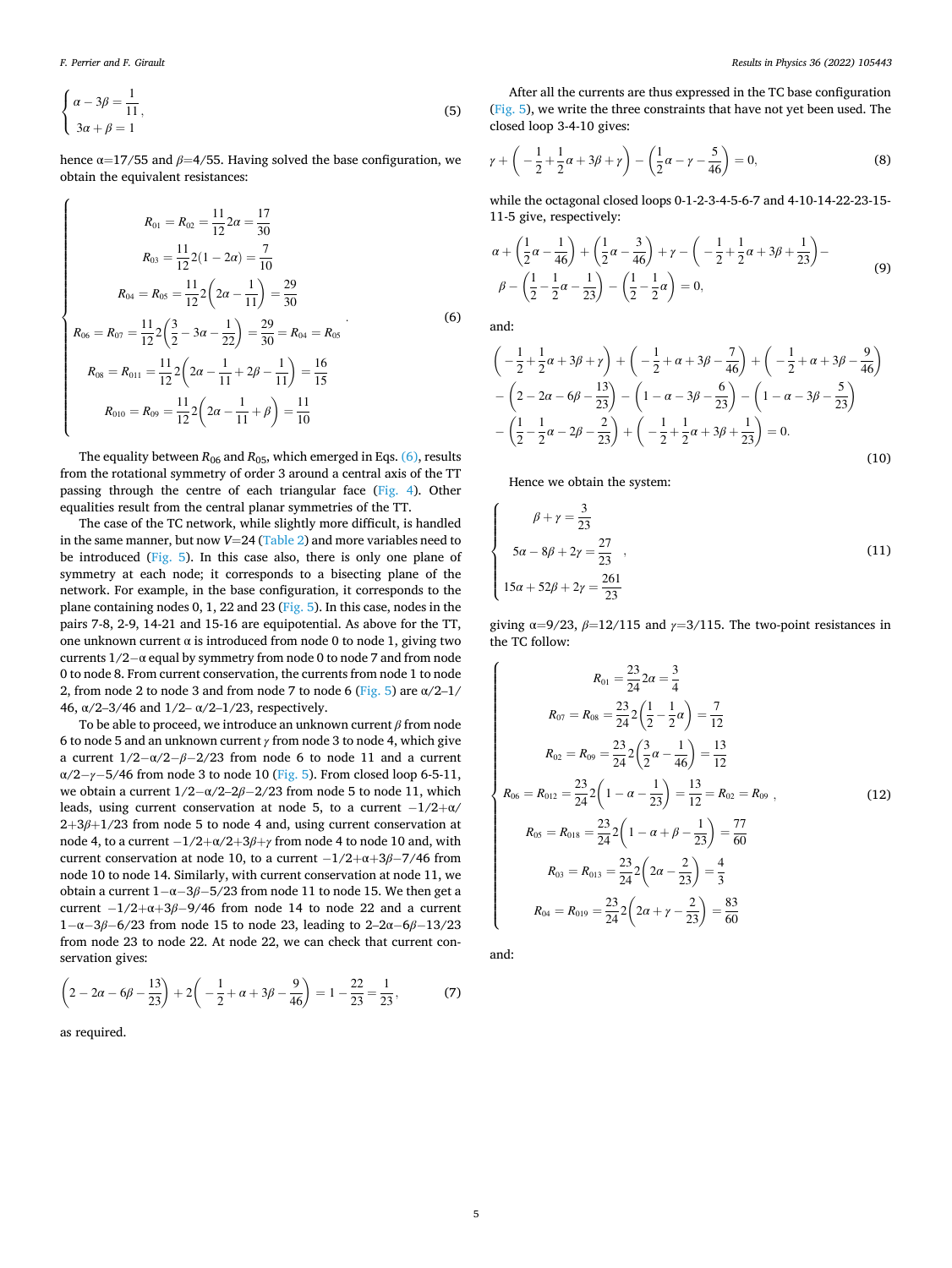<span id="page-5-0"></span>

**Fig. 3.** Base van Steenwijk's current configuration in the Cuboctahedron (CO). One unknown current  $\alpha$  is introduced. The currents are counted positive in the direction of the arrows.

$$
R_{010} = R_{020} = \frac{23}{24} 2 \left( \frac{5}{2} \alpha - \gamma - \frac{9}{46} \right) = \frac{29}{20}
$$
  
\n
$$
R_{011} = R_{017} = \frac{23}{24} 2 \left( \frac{3}{2} - \frac{3}{2} \alpha - \beta - \frac{3}{23} \right) = \frac{13}{10}
$$
  
\n
$$
R_{014} = R_{021} = \frac{23}{24} 2 \left( -\frac{1}{2} + \frac{7}{2} \alpha + 3\beta - \gamma - \frac{8}{23} \right) = \frac{31}{20}
$$
  
\n
$$
R_{015} = R_{016} = \frac{23}{24} 2 \left( \frac{5}{2} - \frac{5}{2} \alpha - 4\beta - \frac{8}{23} \right) = \frac{29}{20} = R_{010} = R_{020}
$$
  
\n
$$
R_{022} = \frac{23}{24} 2 \left( -1 + \frac{9}{2} \alpha + 6\beta - \gamma - \frac{25}{46} \right) = \frac{47}{30}
$$
  
\n
$$
R_{023} = \frac{23}{24} 2 \left( \frac{7}{2} - \frac{7}{2} \alpha - 7\beta - \frac{14}{23} \right) = \frac{91}{60}
$$
 (13)

The non-trivial equalities  $R_{06} = R_{02}$  and  $R_{015} = R_{010}$  in Eqs. (12–13) result from the four-fold rotational invariance of the TC around each axis passing through the centre of the octagonal faces. The other equalities result from the central planar symmetries.

Other AS networks, i.e. TO, TI, TD, SRCO ([Fig. 1](#page-2-0)) and ID ([Fig. 2](#page-3-0)), can be treated in the same manner without much difficulty, even in the case of TD which is the not the most complicated in this category, but requires 7 unknown variables. The obtained results for the two-point resistances are given in [Table 3.](#page-7-0) For the remaining AS networks, i.e. the chiral networks (SC and SD) and the three AS with three different types of faces (GRCO, SRCD and GRCD), however, the calculations become difficult to perform within a reasonable amount of time and computer assistance offers a more appropriate approach.

# **Two-point resistances in the more complicated Archimedean networks**

The method is first illustrated with the Snub Cube ([Fig. 6\)](#page-8-0). The number of nodes in the SC is *V*=24 [\(Table 2\)](#page-2-0); therefore, in van Steenwijk's base configuration, a current of 1/23 is extracted from all nodes from 1 to *V*− 1. In the SC, each node has multiplicity 5 and, in the base configuration ( $Fig. 6$ ), four unknown currents (α, *β*, *γ* and *δ*) need to be introduced from node 0.

Then, as shown in the previous cases, the currents are expressed using Kirchhoff's laws, and new variables are introduced when current conservation of triangle loop closure is not sufficient. After three additional unknowns are introduced ( $\varepsilon$ ,  $\mu$  and  $\nu$ ), all currents can be expressed in terms of the unknowns.

To obtain these expressions of all currents, however, computer assistance is used and coded in the form of a simple symbolic calculation. Each current is a natural integer array of dimension 9. The first component is the constant term, the second component is the term in 1/ 23, and the seven other components are the coefficients of the seven unknown variables. In terms of these arrays, the application of Kirchhoff's laws is a simple operation. The fact that this decomposition is not strictly speaking a mathematical base of a vector space, as the constant term and the 1/23 are not linearly independent, is of no consequence here. In contrast, it helps to follow the calculation to keep these two terms separated, as it was done in [Fig. 5](#page-7-0) for the case of the TC.

After all currents are expressed, the constraints are expressed in terms of the currents using the remaining closed loops, and the following linear system in terms of the seven unknowns is obtained:

$$
\begin{cases}\n535\alpha - 3860\beta + 5573\gamma - 1268\delta - 1618\varepsilon - 1006\mu - 650v = 11 + \frac{1212}{23} \\
26\alpha - 78\beta + 172\gamma - 110\varepsilon + 15\mu - 15v = 13 + \frac{62}{23} \\
110\alpha - 807\beta + 1146\gamma - 272\delta - 298\varepsilon - 220\mu - 146v = \frac{237}{23} \\
68\alpha - 386\beta + 214\gamma - 146\delta + 169\varepsilon - 217\mu + 19v = -32 - \frac{104}{23} \\
266\alpha - 1410\beta + 1792\gamma - 402\delta - 527\varepsilon - 321\mu - 93v = -2 + \frac{290}{23} \\
-220\alpha + 1352\beta - 1580\gamma + 392\delta + 172\varepsilon + 532\mu + 116v = 10 - \frac{150}{23} \\
-158\alpha + 1213\beta - 1320\gamma + 408\delta - 116\varepsilon + 633\mu + 165v = 27 - \frac{55}{23}\n\end{cases}
$$

a system that is solved exactly with a linear solver (WIMS2.24 by Gang Xiao, available online at [wims.univ-cotedazur.fr](http://wims.univ-cotedazur.fr), last accessed August 2019).

We obtain α=15137/(23×3168), *β*=1193/(23×264), *δ*=*γ*=14137/ (23×3168), *ε*=2429/(23×1584), *μ*=− 37/(23×1584) and *ν*=163/  $(23\times264)$ . From these values and the expressions of currents, we establish the expression of the two-resistances given in [Table 4.](#page-9-0) The result  $\delta = \gamma$ , which must be a consequence of the symmetries of the SC, was not obvious beforehand.

The two-point resistances are found in the same manner for the GRCO, which requires also seven unknowns, and for the SRCD, which is simpler and requires only five unknowns [\(Table 5\)](#page-9-0). The cases of the SD and GRCD are the most complicated, both requiring eleven unknowns, and the case of the SD network is therefore explained to illustrate this type of solution.

The number of nodes in the SD is *V*=60; therefore, in van Steenwijk's base configuration ([Fig. 7](#page-10-0)), a current of 1/59 is extracted from all nodes from 1 to *V*− 1. In the SD, as in the case of the SC, each node has multiplicity 5 and, in the base configuration ( $Fig. 7$ ), four unknown currents (α, *β*, *γ* and *δ*) need to be introduced from node 0. After seven additional unknowns are introduced (*ε*, *μ*, *ν*, *η*, *ρ*, *ω* and *ξ*), as shown in [Fig. 7](#page-10-0), all currents can be expressed in terms of the eleven unknowns using the same symbolic calculus as used for the SC. This time, each current is a 13-component array, with the first component being the constant term, the second component the term in 1/59, and the eleven other components the coefficients of the eleven unknown variables.

In this case, using the obtained expressions of the currents, and

 $\overline{\phantom{a}}$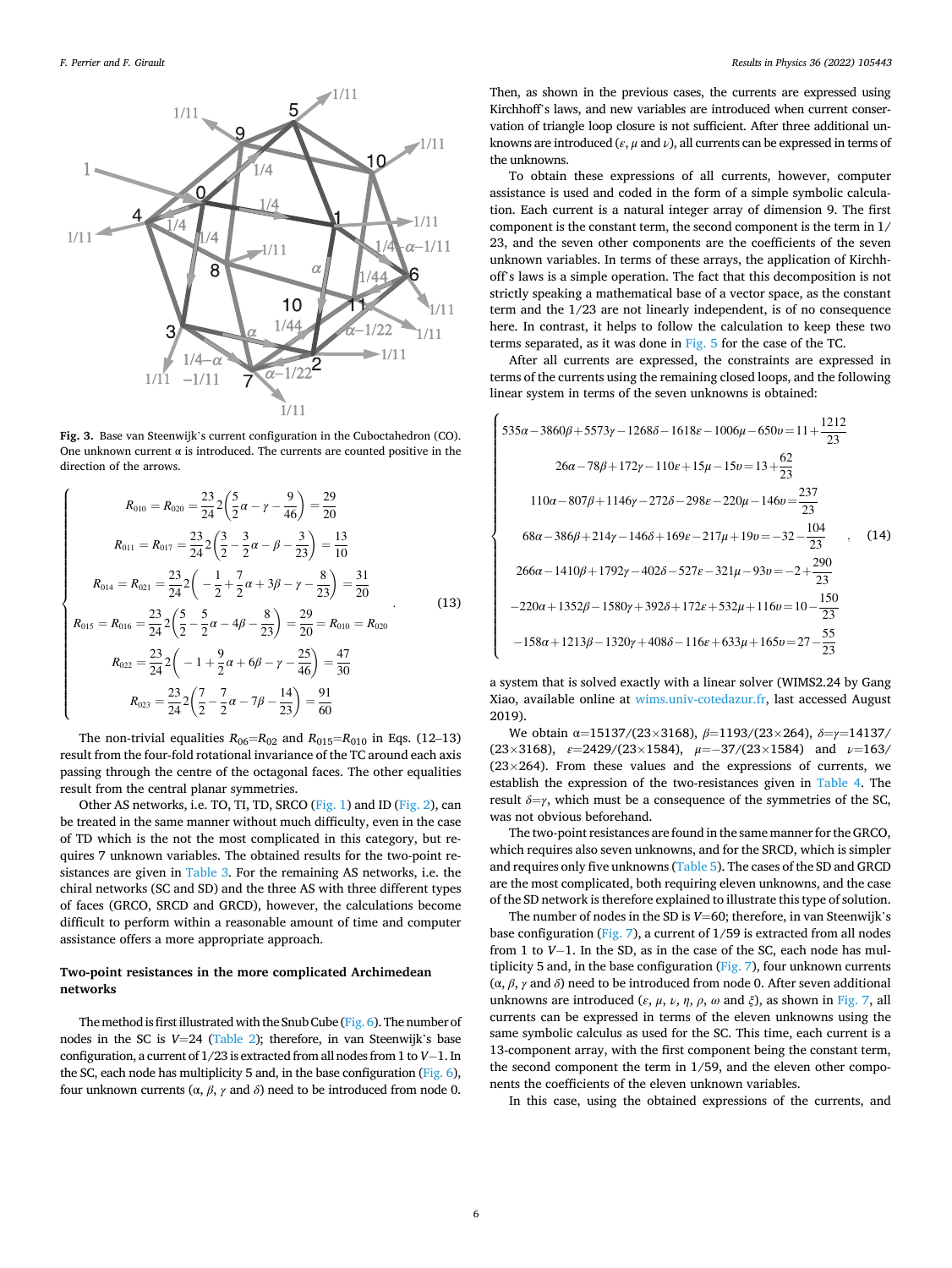<span id="page-6-0"></span>

**Fig. 4.** Base van Steenwijk's current configuration in the Truncated Tetrahedron (TT). Two unknown current α and *β* are introduced. Currents are symmetric with respect to the bisecting plane carrying nodes 0 and 3. Currents given by symmetry through this plane are not drawn.

writing the remaining constraints from the closed loops not already used, the following linear system is obtained in terms of the eleven unknowns:

[Table 4](#page-9-0). The results  $\beta = \gamma$  and  $\nu = 0$ , which must be consequences of the symmetries of the SD, as in the case of the SC above, were not obvious to anticipate.

The case of the GRCD is handled in the same manner, which completes [Table 5.](#page-9-0) The obtained results will now be summarized and discussed. All these exact results, expressed as rational fractions, have been checked using a standard numerical code based on node elimination by Kennelly's theorem to better than fourteen significant digits (double precision).

# **Results and discussion**

The exact expressions of all two-point resistances in AS networks are collected in [Tables 3-5](#page-7-0) and summarized in [Table 2,](#page-2-0) where the number of different resistance values  $N_R$ , the smallest value  $R_{\text{min}}$ , the largest value  $R_{\text{max}}$  and the average value  $R_a$  of all two-point resistances in the network are given. These parameters are also given in [Table 1](#page-1-0) for the PS networks. The two-point resistances are summarized graphically in [Fig. 8](#page-10-0). For a given network, the two-point resistance values are shown in increasing order as a function of their occurrence fraction, which is the rank of the given node pair divided by the total number of pairs *V*/ (*V*− 1)/2. For example, in the TT network ([Table 3](#page-7-0)), the value 7/10 appears 6 times among the 66 possible node pairs, hence in a fraction 1/ 11≅ 9% of times, while the value 29/30 appears for 24 different node pairs, hence in a fraction 24/66≅ 36% of times.

Resistance values can now be examined for the AS networks and compared with values in the PS networks. For the AS networks, the largest number of different resistance values (75) is obtained for the



The system Eq. (15) still can be solved exactly with the same linear solver, and we obtain α=5964797/(59×4781008), *β*=*γ*=26954193/ (59×2390540), *δ*=6871376/(59×597635), *ε*=5580547/(59×11952 70), *μ*=− 210391/(59×1195270), *ν*=0, *η*=2098867/(59×1195270), *ρ*=− 25677/(59×597635), *ω*=− 84789/(59×1195270) and *χ*=960683/ (59×1195270). From these values and the coded expressions of currents, we establish the expressions of the two-resistances given in

GRCD network, while the smallest number (4) is obtained for the CO network. The largest resistance value (191/90≅ 2.122) is obtained between the two opposite nodes of the TD network, and the second largest (42815/21114≅ 2.028) is obtained between the two opposite nodes of the GRCD network. The smallest value  $(14137/38016 \cong 0.372)$  is obtained between some of the neighbouring nodes of the SC network, but the resistance between neighbouring nodes of the PS I network (11/ 30≅ 0.367) is smaller. In the TD network, 420 node pairs (out of 1770)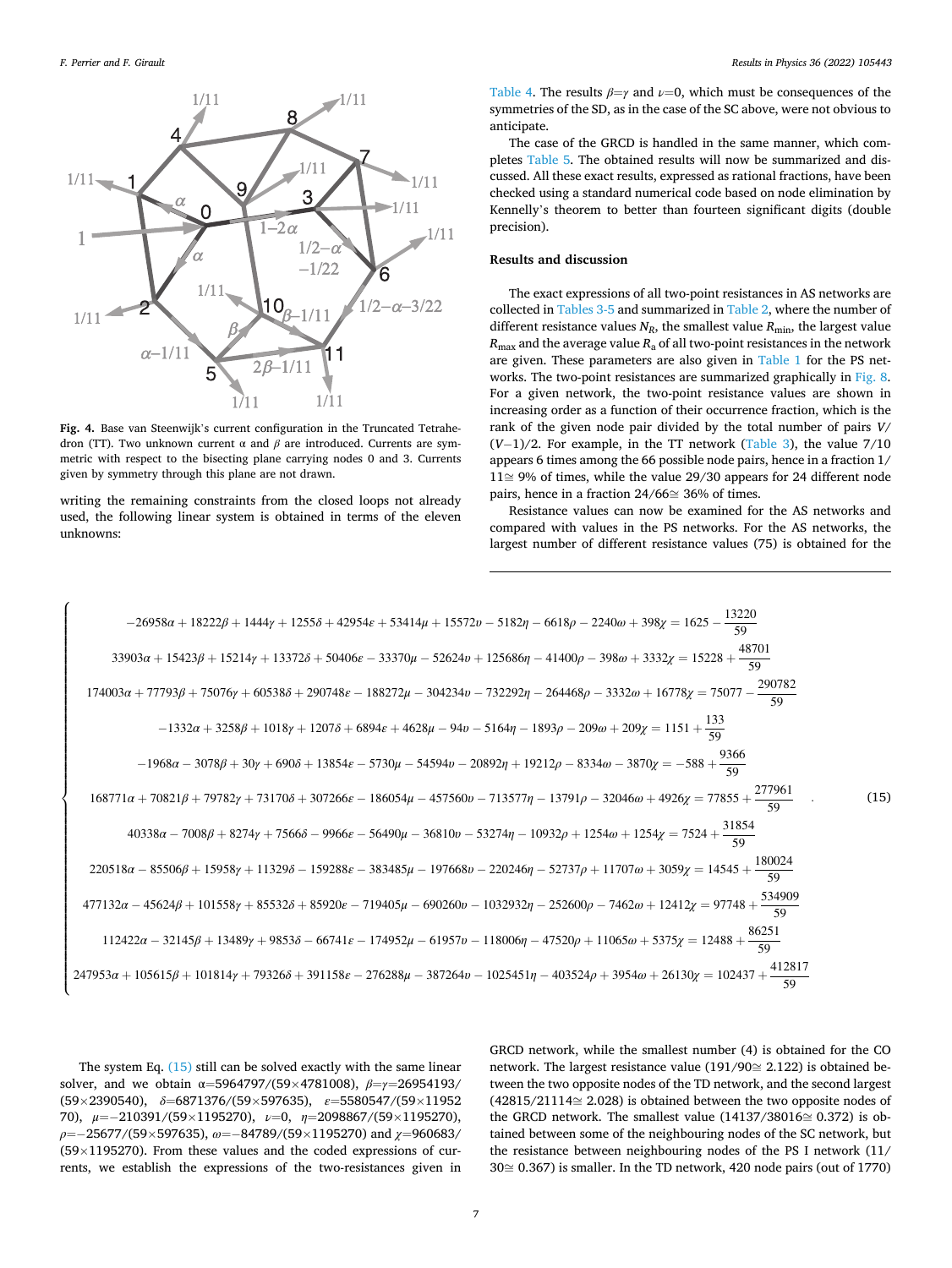<span id="page-7-0"></span>

**Fig. 5.** Base van Steenwijk's current configuration in the Truncated Cube (TC). Three unknown currents α, *β* and *γ* are introduced. Only currents above the plane carried by nodes 0, 1, 22 and 23, located towards the reader, are drawn. The currents below this plane are given by reflection in the plane.

have a resistance larger than 2, with 7 different values [\(Fig. 8\)](#page-10-0). In the GRCD, 600 node pairs (out of 7140) have a resistance larger than 2, with, similarly, 8 different values [\(Fig. 8](#page-10-0)). The smallest value in the TD network (89/150≅ 0.593) is also smaller than the smallest value (41543021/66878595≅ 0.621) in the GRCD network.

When considering the average values  $R_a$  [\(Table 2](#page-2-0)), the largest are again found in the TD and GRCD networks, with values of 1.736 and 1.705, respectively, but the smallest  $R_a$  value (0.518) is found in the SC network. By comparison, the average values in the PS networks ([Table 1\)](#page-1-0) vary from 0.433 (O) to 0.961 (D). When the dipole–dipole energy is calculated instead of the two-point resistance, the minimum interaction energy is found for the TI [\[29\]](#page-12-0). The symmetry of the solid, thus, has different effects depending on the considered physical

# property.

The relative range (RR) of resistance values, defined as the ratio  $R_{\text{max}}/R_{\text{min}}$ , shows a large dispersion as a function of the number of resistors [\(Fig. 9\)](#page-10-0). While RR varies over a limited interval for PS networks (from 1 for the T network to  $\approx$  1.842 for the D network), it varies from ≅ 1.455 for the CO network to ≅ 3.577 for the TD network. The next largest values of RR, namely  $\approx 3.264$ ,  $\approx 2.686$  and  $\approx 2.578$ , are obtained for the GRCD, TC and GRCO networks, respectively. For similar numbers of resistors, from 60 to 90, the values of RR vary considerably [\(Fig. 9](#page-10-0)), from  $\approx$  0.518 for the SC network, to the maximum RR value (3.577) of the TD network. This fact emphasizes the large changes of two-point resistances produced by apparently minor changes in the connectivity pattern of a network.

#### **Table 3**

Complete two-point resistances in the first set, displayed in [Fig. 1](#page-2-0), of Archimedean (AS) networks with edges carrying equal unity resistors. The given values correspond to the resistance between node 0 and node *i*, with increasing *i* from 1 to *V*− 1 (see [Table 2\)](#page-2-0), with the convention for the numbering nodes shown in [Figs. 1 and 2.](#page-2-0)

| AS Network                   | Two-point resistance values                                                                                                                                                                                                                                                                                                                                                                                                                                                                                                                                                                                                                                                                                                                                                                                                             |
|------------------------------|-----------------------------------------------------------------------------------------------------------------------------------------------------------------------------------------------------------------------------------------------------------------------------------------------------------------------------------------------------------------------------------------------------------------------------------------------------------------------------------------------------------------------------------------------------------------------------------------------------------------------------------------------------------------------------------------------------------------------------------------------------------------------------------------------------------------------------------------|
| <b>Truncated Tetrahedron</b> | 29<br>29<br>16 11 11 16<br>29<br>29                                                                                                                                                                                                                                                                                                                                                                                                                                                                                                                                                                                                                                                                                                                                                                                                     |
| <b>Truncated Octahedron</b>  | 30' 30' 10' 30' 30' 30' 30' 15' 10' 10' 15<br>19 1153 1081 109 109 1081 1153 19 629 19 137 19<br>45<br>625<br>109<br>341 109<br>137<br>625<br>1273 9 1273 69<br>1008' 56' 1008' 112' 504' 112' 126' 16' 1008' 1008' 112' 112' 1008' 1008' 16' 504' 16' 126' 16' 1008' 7' 1008' 56                                                                                                                                                                                                                                                                                                                                                                                                                                                                                                                                                       |
| Truncated Icosahedron        | 24749 2669 2669 1312 3733 13637<br>8389<br>16273 11617 11617 16273<br>24749<br>24749 24749 13637 3733<br>1312 32519<br>25080' 12540' 12540' 25080' 25080' 12540' 25080' 2280' 2280' 1045' 3135' 12540' 25080' 25080' 12540' 3135' 1045' 25080'                                                                                                                                                                                                                                                                                                                                                                                                                                                                                                                                                                                          |
|                              | 1312 2669 2669 1312 32519 6881 34843 36769 36769 1502 35369 6767 33133 33133<br>32519 34843<br>6881 32519<br>25080' 25080' 5016' 25080' 1045' 2280' 2280' 1045' 25080' 5016' 25080' 25080' 25080' 1045' 25080' 5016' 25080' 25080'<br>37859 18767 4588 1502 35369 35369 1502 4588 37859 19219 37859 36769 36769<br>6767 35369<br>1502 18767 37859                                                                                                                                                                                                                                                                                                                                                                                                                                                                                       |
|                              | $\frac{1}{2016}$ , $\frac{25080}{25080}$ , $\frac{1}{1045}$ , $\frac{1}{12540}$ , $\frac{25080}{25080}$ , $\frac{1}{12540}$ , $\frac{3135}{21045}$ , $\frac{25080}{25080}$ , $\frac{1}{1045}$ , $\frac{3135}{25080}$ , $\frac{25080}{25080}$ , $\frac{1}{2540}$ , $\frac{25080}{25080}$ , $\frac{$<br>38503 19027<br>19027 38503 17                                                                                                                                                                                                                                                                                                                                                                                                                                                                                                     |
|                              | $25080'$ $12540'$ $12540'$ $25080'$ $11$                                                                                                                                                                                                                                                                                                                                                                                                                                                                                                                                                                                                                                                                                                                                                                                                |
| <b>Truncated Cube</b>        | -13<br>13<br>-83<br>29<br>-13<br>-31<br>29<br>29<br>13<br>83<br>3 13 4<br>-77<br>77<br>29<br>31<br>774                                                                                                                                                                                                                                                                                                                                                                                                                                                                                                                                                                                                                                                                                                                                  |
| Truncated Dodecahedron       | $\frac{1}{4}$ , $\frac{1}{12}$ , $\frac{1}{3}$ , $\frac{1}{60}$ , $\frac{1}{60}$ , $\frac{1}{12}$ , $\frac{1}{12}$ , $\frac{1}{12}$ , $\frac{1}{20}$ , $\frac{1}{10}$ , $\frac{1}{60}$ , $\frac{1}{20}$ , $\frac{1}{20}$ , $\frac{1}{10}$ , $\frac{1}{60}$ , $\frac{1}{60}$ , $\frac{1}{60}$ , $\frac{1}{20}$ , $\frac{1}{2$<br>731 112 173<br>39<br>89<br>64 394<br>751 173 112 173 751 863 167 863 751 731 127<br>89<br>173 127<br>731 151<br>-64<br>394<br>448<br>$\overline{150}$ , $\overline{150}$ , $\overline{90}$ , $\overline{450}$ , $\overline{90}$ , $\overline{450}$ , $\overline{75}$ , $\overline{150}$ , $\overline{50}$ , $\overline{150}$ , $\overline{45}$ , $\overline{225}$ , $\overline{450}$ , $\overline{150}$ , $\overline{450}$ , $\overline{75}$ , $\overline{150}$ , $\overline{450}$ , $\overline{450}$ , |
|                              | 863<br>151 731 751 394 438<br>448 92<br>61 438 394 9 907 467 476 61 863 438 467 476 467 92<br>438<br>167<br>448 89<br>450' 90' 90' 90' 450' 450' 450' 425' 425' 426' 430' 4275' 428' 430' 4275' 430' 4275' 4276' 4276' 4276' 4276' 4275' 4275' 4275' 4275' 430' 4275' 430' 4275' 430' 4275' 430' 4276' 428' 428' 428' 428' 428'<br>225                                                                                                                                                                                                                                                                                                                                                                                                                                                                                                  |
|                              | 467<br>473 191<br>907<br>$450'$ 225' 225'<br>90                                                                                                                                                                                                                                                                                                                                                                                                                                                                                                                                                                                                                                                                                                                                                                                         |
| Small Rhombicuboctahedron    | 843<br>-51<br>843<br>257<br>767<br>767<br>1680'80'1680'420'1680'1680'420'1680'1680'1680'1680'420'1680'1680'1680'1680'1680'420'1680'1680'80'560'80'70                                                                                                                                                                                                                                                                                                                                                                                                                                                                                                                                                                                                                                                                                    |
| Cuboctahedron                | - 5                                                                                                                                                                                                                                                                                                                                                                                                                                                                                                                                                                                                                                                                                                                                                                                                                                     |
| Icosidodecahedron            | $12'$ 24' 24' $\overline{24}'$ $\overline{8}'$ $\overline{8}'$<br>$\overline{12}'$ 8' 3<br>24'<br>61 61 127 7 49 38<br>157<br>29<br>-61<br>-61<br>29<br>127<br>38 49 157 49 7<br>49<br>157<br>29<br>-29<br>127<br>127<br>1578<br>-38<br>$\frac{1}{60}$ , $\frac{1}{90}$ , $\frac{1}{90}$ , $\frac{1}{60}$ , $\frac{1}{60}$ , $\frac{1}{90}$ , $\frac{1}{90}$ , $\frac{1}{90}$ , $\frac{1}{90}$ , $\frac{1}{90}$ , $\frac{1}{90}$ , $\frac{1}{90}$ , $\frac{1}{90}$ , $\frac{1}{90}$ , $\frac{1}{90}$ , $\frac{1}{90}$ , $\frac{1}{90}$ , $\frac{1}{90}$ , $\frac{1$                                                                                                                                                                                                                                                                     |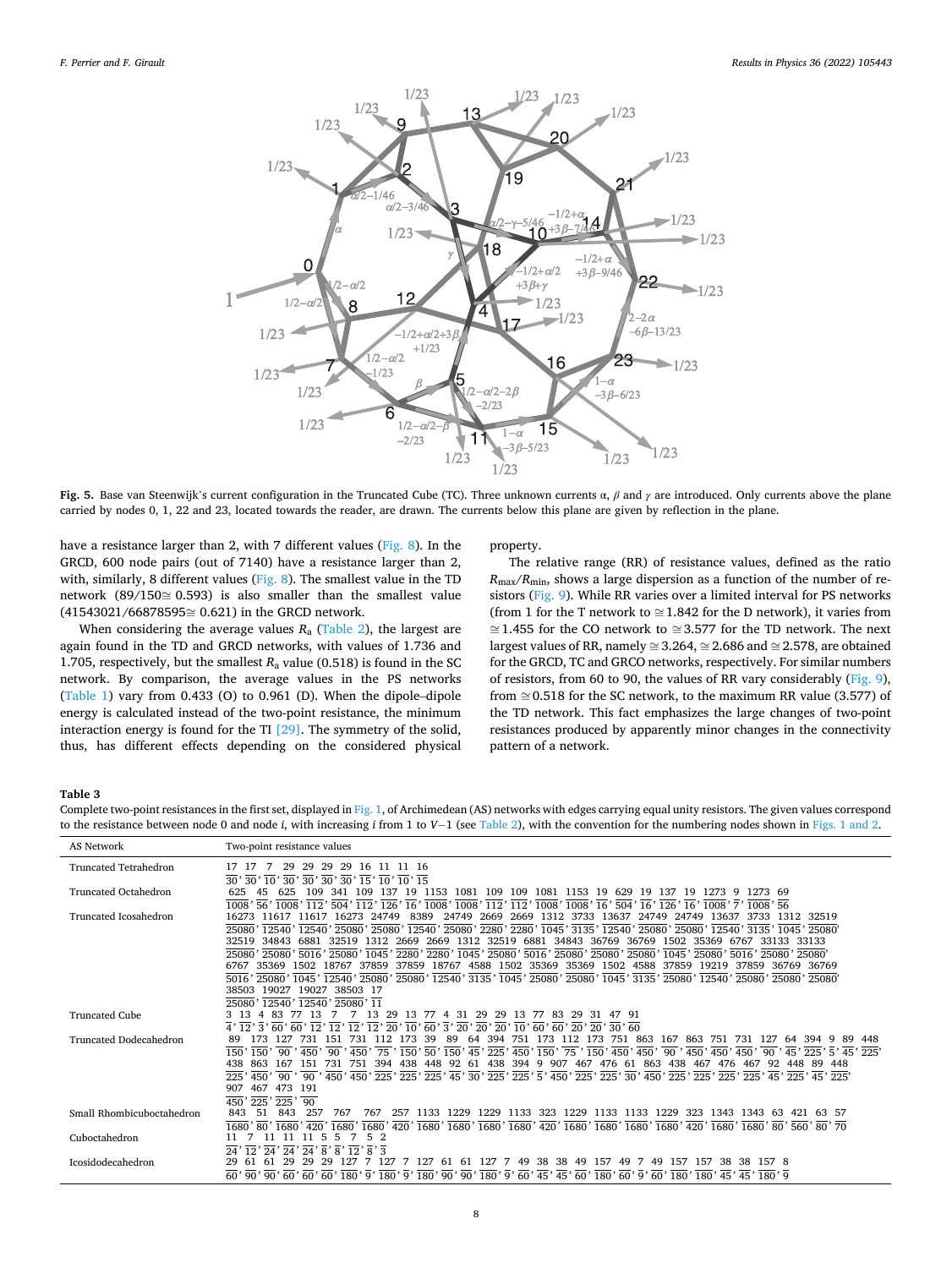<span id="page-8-0"></span>

**Fig. 6.** Base van Steenwijk's current configuration in the Snub Cube (SC). Seven unknown currents α, *β*, *γ*, *δ*, *ε*, *μ* and *ν* are introduced. Equal currents of 1/23 are extracted from each node from 1 to 23 (not shown).

# **Corner theorem in Archimedean networks**

Particular two-point resistances in AS networks are not related through the symmetries specific to the AS, but result from general theorems. This is the case of two-point resistances around a node with three legs [\(Fig. 10a](#page-11-0)), where one leg, from node 0 to node *s*, is in a plane of symmetry Π of the network, and the two other legs, from node 0 to nodes *k* and *p*, are symmetrical. One general theorem can be demonstrated (i.e. two + one legs corner theorem)  $[18]$ , but, in the present case, the three legs are unity resistors and the simplified form can be used. This corner theorem states ([Fig. 10a](#page-11-0)) that the base resistances  $R_{sk}=R_{sp}$  and  $R_{kp}$  are related to the leg resistances  $R_{0k}=R_{0p}$  and  $R_{0s}$  by [\[16\]](#page-12-0):

$$
\begin{cases}\nR_{sk} = R_{sp} = R_{0k} + 2R_{0s} - 1 \\
R_{kp} = 4R_{0k} - R_{0s} - 1\n\end{cases}.
$$
\n(16)

In the AS [\(Fig. 1\)](#page-2-0), nodes with multiplicity 3 carrying a plane of symmetry are found only in the truncated PS networks (TT, TO, TI, TC and TD). Nodes with multiplicity 3 in the GRCO and the GRCD networks ([Fig. 2\)](#page-3-0) do not carry any plane of symmetry.

When applying the corner theorem Eq.  $(16)$  to the TO ([Fig. 10](#page-11-0)b), following the node numbering convention of [Fig. 1](#page-2-0), we have  $s=5$ ,  $p=1$ and *k*=3, and we get:

$$
\begin{cases}\nR_{sk} = R_{sp} = R_{51} = R_{01} + 2R_{05} - 1 = \frac{625}{1008} + 2\frac{341}{504} - 1 = \frac{109}{112} \\
R_{kp} = R_{13} = 4R_{01} - R_{05} - 1 = 4\frac{625}{1008} - \frac{341}{504} - 1 = \frac{45}{56}\n\end{cases}
$$
\n(17)

using the expressions of [Table 3](#page-7-0) for  $R_{01}$  and  $R_{05}$ . The results of Eq. (17) from the corner theorem indeed coincide with the expressions of [Table 3](#page-7-0)  for  $R_{51}$ = $R_{06}$  and  $R_{13}$ = $R_{02}$ .

Similarly, for the TI [\(Fig. 1\)](#page-2-0), we have  $s=6$ ,  $p=1$  and  $k=4$ , and we get:

$$
\begin{cases}\nR_{sk} = R_{sp} = R_{61} = R_{01} + 2R_{06} - 1 = \frac{16273}{25080} + 2\frac{8389}{12540} - 1 = \frac{24749}{25080} \\
R_{kp} = R_{14} = 4R_{01} - R_{06} - 1 = 4\frac{16273}{25080} - \frac{8389}{12540} - 1 = \frac{11617}{12540}\n\end{cases}
$$
\n(18)

using the expressions of [Table 3](#page-7-0) for *R*<sub>01</sub> and *R*<sub>06</sub>. The results of Eq. (18) from the corner theorem again coincide with the expressions of [Table 3](#page-7-0)  for  $R_{61} = R_{07}$  and  $R_{14} = R_{03}$ . While it is not surprising that a general theorem is satisfied, it definitely provides a non-trivial check of the correctness of the obtained fractional expressions.

In the case of the truncated AS networks with a triangular face (TT,

TC and TD), there is the additional property that  $R_{kp} = R_{0k}$ , and the corner theorem takes the form:

 $\overline{a}$  $\sqrt{ }$  $\sqrt{ }$ 

$$
R_{sk} = R_{sp} = R_{0k} + 2R_{0s} - 1 = \frac{7R_{0s} - 2}{3}
$$
  

$$
R_{kp} = R_{0k} = \frac{R_{0s} + 1}{3}
$$
 (19)

Thus, in the case of the TD network ([Fig. 10](#page-11-0)c), we have *s*=9, *k*=1 and *p*=10, which leads to:

$$
\begin{cases}\nR_{sk} = R_{19} = \frac{7R_{09} - 2}{3} = \frac{1}{3} \left( 7 \frac{39}{50} - 2 \right) = \frac{173}{150} \\
R_{kp} = R_{1,10} = \frac{R_{09} + 1}{3} = \frac{1}{3} \left( \frac{39}{50} + 1 \right) = \frac{89}{150}\n\end{cases}
$$
\n(20)

using the result of [Table 3](#page-7-0) for *R*09. Again, we obtain from the corner theorem the results of [Table 3](#page-7-0) for  $R_{19}=R_{02}$  and  $R_{1,10}=R_{01}$ . Similarly, for the TT, with the node numbering of [Fig. 1,](#page-2-0) we have  $s=3$ ,  $k=1$  and  $p=2$ , and we obtain:

$$
\begin{cases}\n R_{sk} = R_{13} = \frac{7R_{03} - 2}{3} = \frac{1}{3} \left( 7 \frac{7}{10} - 2 \right) = \frac{29}{30} = R_{04} \\
 R_{kp} = R_{01} = \frac{R_{03} + 1}{3} = \frac{1}{3} \left( \frac{7}{10} + 1 \right) = \frac{17}{30}\n\end{cases}
$$
\n(21)

and for the TC, we have  $s=1$ ,  $k=7$  and  $p=8$  ([Fig. 1\)](#page-2-0), and we obtain:

$$
\begin{cases}\nR_{sk} = R_{17} = \frac{7R_{01} - 2}{3} = \frac{1}{3} \left( 7\frac{3}{4} - 2 \right) = \frac{13}{12} = R_{02} \\
R_{kp} = R_{78} = \frac{R_{01} + 1}{3} = \frac{1}{3} \left( \frac{3}{4} + 1 \right) = \frac{7}{12}\n\end{cases}
$$
\n(22)

# **Relations between some two-point resistances in Archimedean and Platonic networks**

Selected two-point resistances in AS networks can be related to resistances in PS networks. To establish a first set of relations, first, we prove a useful lemma. Consider one resistor *a* linking two nodes A and B in any resistor network [\(Fig. 11](#page-11-0)a), with an equivalent resistance  $R_{AB}$ . We are interested to express the resistance  $R<sub>x</sub>$  between any two nodes between A and B along resistor *a* linked by a fraction *x* of *a*, hence the resistance between node A and a node X linked by the fraction *x* of the total resistor *a* [\(Fig. 11](#page-11-0)a). Let *r* be the equivalent resistance between A and B except for resistor *a* ([Fig. 11](#page-11-0)b). We have  $R_{AB} = ar/(a+r)$ , hence  $r=aR_{AB}/(a-R_{AB})$ . The resistance  $R_x$  corresponds to a resistor  $ax$  in parallel with  $a(1-x)$  in series with *r* ([Fig. 11](#page-11-0)b), giving:

$$
R_x = ax \frac{a(1-x) + r}{a+r} = ax(1-x) + x^2 R_{AB}.
$$
 (23)

Now consider an AS network with triangles of resistors, such as the TT network [\(Fig. 11](#page-11-0)c). The triangle of resistors, a  $\Delta$  configuration, can be replaced, using Kennelly's theorem (triangle-star or Δ-Y equivalence), by a Y configuration, namely adding a central node with three radial resistors from this central node, each having in this case a resistance of 1/3 [\[18\].](#page-12-0) After the addition of nodes ([Fig. 11](#page-11-0)d), the TT network becomes a T network with equal resistors of value *a*=1/3+1+1/3=5/3. In the T network with edge unity, we have  $R_T$ =1/2 ([Table 1\)](#page-1-0). The resistance  $R_{03}$ in the TT network can be interpreted, using the lemma Eq. (23), as the resistance corresponding to a fraction *x*=3/5 of the closest neighbour resistance in the corresponding T network, which has  $R_{AB}=R_T\times a=1/2$  $2\times a$ , hence:

$$
R_{03} = R_x = \frac{5}{3} \frac{3}{5} \left( 1 - \frac{3}{5} \right) + \left( \frac{3}{5} \right)^2 R_T \frac{3}{5} = \frac{2 + 3R_T}{5} = \frac{7}{10},
$$
 (24)

in agreement with the result in [Table 3](#page-7-0).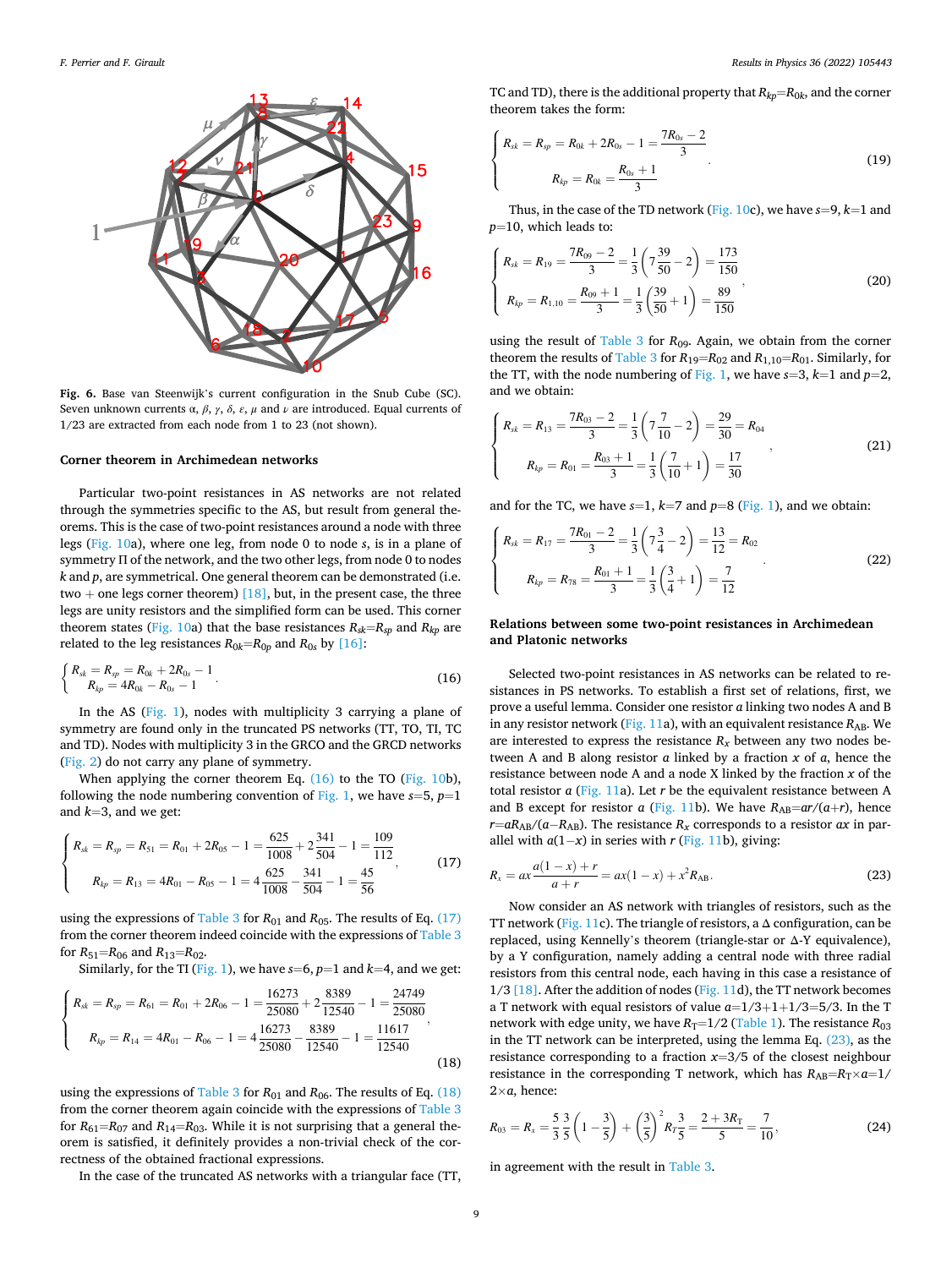#### <span id="page-9-0"></span>*F. Perrier and F. Girault*

#### **Table 4**

Complete two-point resistances in the chiral Archimedean (AS) networks ([Fig. 2](#page-3-0)) with edges carrying equal unity resistors. The given values correspond to the resistance between node 0 and node *i*, with increasing *i* from 1 to *V*− 1 (see [Table 2](#page-2-0)), with the convention in the numbering of nodes shown in [Fig. 2.](#page-3-0)

| AS Network        | Two-point resistance values                                                                                                                                                                                                                                                                           |  |  |
|-------------------|-------------------------------------------------------------------------------------------------------------------------------------------------------------------------------------------------------------------------------------------------------------------------------------------------------|--|--|
| Snub Cube         |                                                                                                                                                                                                                                                                                                       |  |  |
| Snub Dodecahedron | 15137 1733 15137 14137 20069 20143 1193 14137 401 21661 18995 20143 20069 18995 21661<br>38016' 3456' 38016' 38016' 38016' 38016' 3768' 38016' 792' 38016' 38016' 38016' 38016' 38016' 38016' 38016'<br>613 23171 22691 613 1937 2009 21803 2093<br>1056' 38016' 38016' 1056' 3168' 3456' 38016' 3456 |  |  |
|                   | 5964797<br>8984731 3435688 13627457 45182813 40564297 4778227<br>5964797<br>803629<br>803629<br>14343240'1406200'1406200'14343240'23905400'8964525'23905400'71716200'71716200'8964525'                                                                                                                |  |  |
|                   | 8984731 37376431 45660607 15326227 1892391 37376431 13627457 48175213 49914079 16952199<br>23905400' 71716200' 71719200' 23905400' 2988175' 71716200' 23905400' 71716200' 71716200' 23905400'                                                                                                         |  |  |
|                   | 15326227 40564297 1892391 16895673 10521677 16895673 45660607 45182813 49914079 51341449<br>23905400' 71716200' 2988175' 23905400' 14343240' 23905400' 71719200' 71716200' 71716200' 71716200'                                                                                                        |  |  |
|                   | 17517793 49240567 1774333 46559183 4163693 17752967 17586429 16319497 46559183 16319497<br>23905400' 71716200' 2868648' 71716200' 5976350' 23905400' 23905400' 23905400' 71716200' 23905400'                                                                                                          |  |  |
|                   | 52281493 3190471 25868 49240567 51341449 17752967 3668607 2726909 52281493 17517793<br>71716200 '4218600 '35155 '71716200 '71716200 '23905400 '4781080 '3585810 '71716200 '23905400'                                                                                                                  |  |  |
|                   | 17586429 2726909 2213989 3190471 18008827 10697273 54360689 4614181 18394207<br>23905400 ' 3585810 ' 2868648 ' 4218600 ' 23905400 ' 14343240 ' 71716200 ' 5976350 ' 23905400                                                                                                                          |  |  |

#### **Table 5**

Complete two-point resistances in the Archimedean (AS) networks with three types of faces ([Fig. 2](#page-3-0)) with edges carrying equal unity resistors. The given values correspond to the resistance between node 0 and node *i*, with increasing *i* from 1 to *V*− 1 (see [Table 2\)](#page-2-0), with the convention for the numbering of nodes shown in [Fig. 2.](#page-3-0)

Network Two-point resistance values **GRCO** 5059 36241 11729 3039 130927 36241 18001 2641 63859 1756 127093 45763 11233 3667 29737 22751 2641 29737 1323 30293 51343<br>7920'34320'9360'2288'102960'34320'25740'2640'102960'2145'102960'34320'7920'2640'25740'20592'2640'2574 147793 978 30293 1323 127093 45763 3565 17643 1121 12937 51343 147793 3667 11233 12937 1121 54601 1843 279 158539 51361 151627<br>102960,715,20592,1040,102960,34320,2574,11440,720,8580,34320,102960,2640,7920,8580,720,34320,11 <sup>2640</sup> , 158539 <sup>102960</sup> , 13549 <sup>8580</sup> , 1583 **SRCD**   $\frac{60383}{114840}, \frac{83903}{114840}$  $\frac{83903}{114840}, \frac{83903}{114840}$  , 60383 18137 52543 18137 52543 52543<br>28710<sup>,</sup> 114840<sup>,</sup> 11484  $\overline{114840}$ ,  $\overline{28710}$ 18137 81253 18437<br>28710<sup>,</sup> 114840<sup>,</sup> 22968 ,  $22968$  , <sup>31771</sup> <sup>114840</sup> , <sup>31771</sup>  $\frac{31771}{114840}$   $\frac{18437}{22968}, \frac{81253}{114840}$  , 18437 ,  $22968$  , <sup>81253</sup> <sup>114840</sup> , <sup>81253</sup>  $\frac{81253}{114840}$  104443 35341 35341 104443 35341 24017 104443 35341 35341 104443 35341 31771 31771<br>28710 114840 38280 38280 114840 38280 114840 114840  $\frac{1}{114840}, \frac{1}{38280}, \frac{1}{22968}, \frac{1}{38280}, \frac{1}{38280}, \frac{1}{792},$  22159 36571 33661 635 33661 36571 113653 113653 22181 13606 103003 38280<sup>,</sup> 38280<sup>,</sup> 114840<sup>,</sup> 114840<sup>,</sup> 22968<sup>,</sup> 14355<sup>,</sup> 114840<sup>,</sup> 33661 38280<sup>,</sup> 38280<sup>,</sup> 38280<sup>,</sup> 114840<sup>,</sup> 11355, 22968<sup>,</sup> 114850<sup>,</sup> 114840, 114840, 114355, 114840, 22968, 38280, 38280, 38280, 38280, 32968, 114840, 114840, 114840, 114840, 114840, 114840, 114840, 114840, 114840, 114840, 11484 13606 22181 14401 116623 116623 14401 113653 22181 36571 115823 113423 113423 115823 651 **GRCD**  13375719<sup>,</sup> 44585730<sup>,</sup> 66878595<sup>,</sup> 1486191<sup>,</sup> 66878595<sup>,</sup> 1486191<sup>,</sup> 66878595<sup>,</sup> 44585730<sup>,</sup> 267514380<sup>,</sup> 44585730<sup>,</sup> 66878595, 17834292<sup>,</sup> 267514380<sup>,</sup> 12738780<sup>,</sup> 49184957 90492779 2251558 104481812 2251558 92387543 49184957 190646963 45395429 41543021 14779007 345148397 18145933 , 423905327 134600587 160336759 4431451 45395429 160336759 244867 431615693 3303347 462416669 21817867 59070173 2889479 <u>1282222, Experies , Experies , Hersen , Experies , Experies , Experies , Experies , Experies , Experies , Experies , Experies , Experies , Experies , Experies , Experies , Experies , Experies , Experies , Experies , Exper</u> , 345148397 18145933 394156361 38614339 235148443 40487828 17276609 73688939 431615693 21817867 59070173 134600587 423905327 , 73688939 17276609 , <u>267514380, 22292865, 133757190, 22292865, 9554085</u>, 44585730, 267514380, 12738780, 38216340, 89171460, 267514380, , , 41425681 253470757 8379124 4146395 4507462 238017343 2133583 43031393 37285877 228744541 165850193 101077363 171858391 513097181 --------<br>22292865<br>253470757 133757190<sup>,</sup> 4458573<sup>,</sup> 2326212, 2476985<sup>,</sup> 133757190<sup>,</sup> 1311345, 26751438, 22292865, 133757190, 89171460, 53502876  $\frac{1}{89171460}, \frac{1}{267514380},$ ,  $\frac{122292865}{267514380}$  431484383 146254097 235148443 40487828 255591121 8582281 522228251 172170119 125772251 11396771 1981588<sup>,</sup> 267514380<sup>,</sup> 89171460<sup>,</sup> 133757190<sup>,</sup> 22292865<sup>,</sup> 133757190<sup>,</sup> 4458573<sup>,</sup> 267514380<sup>,</sup> 89171460<sup>,</sup>  $\frac{1257 \cdot 115 \cdot 15}{133757190}, \frac{125557 \cdot 15}{22292865}$  45643859 1876253 71294471 24621101 75728819 177238049 75004829 173631457 246541609 4507462 238017343 11396771 125772251 <u>1221222 , 1222122 , 1222112 , 122212 , 122216 , 122216 , 122216 , 122216 , 1222122 , 1222122 , 1222122 , 1222122 , 1222122 , 1222122 , 1222122 , 122212 , 122212 , 122212 , 122212 , 122212 , 122212 , 122212 , 122212 , 1222</u> , 89514893 134588464 44436509 75728819 169773601 101077363 165850193 71294471 24621101 44436509 134588464 90299929 108024043 , , , <sup>38216340</sup> , <sup>89171460</sup> , <sup>53502876</sup> , <sup>89171460</sup> , <sup>38216340</sup> , <sup>12738780</sup> , <sup>22292865</sup> , <sup>66878595</sup> , <sup>44585730</sup> , <sup>53502876</sup> , , , 513097181 172170119 522228251 88112117 133887083 180091871 42815 18028813 133887083 88267981 52378295 86951203 52378295 <u>2003, 101, 2012, 2022, 2022, 2022, 2022, 2022, 2022, 2022, 2022, 2022, 2022, 2022, 2022, 2022, 2022</u>, 2022, 20<br>267514380<sup>,</sup> 89171460<sup>,</sup> 267514380<sup>,</sup> 44585730<sup>,</sup> 66878595<sup>,</sup> 89171460<sup>,</sup> 21114<sup>,</sup> 8917146<sup>,</sup> 66878595, , <sup>26751438</sup> , <sup>44585730</sup> , 26751438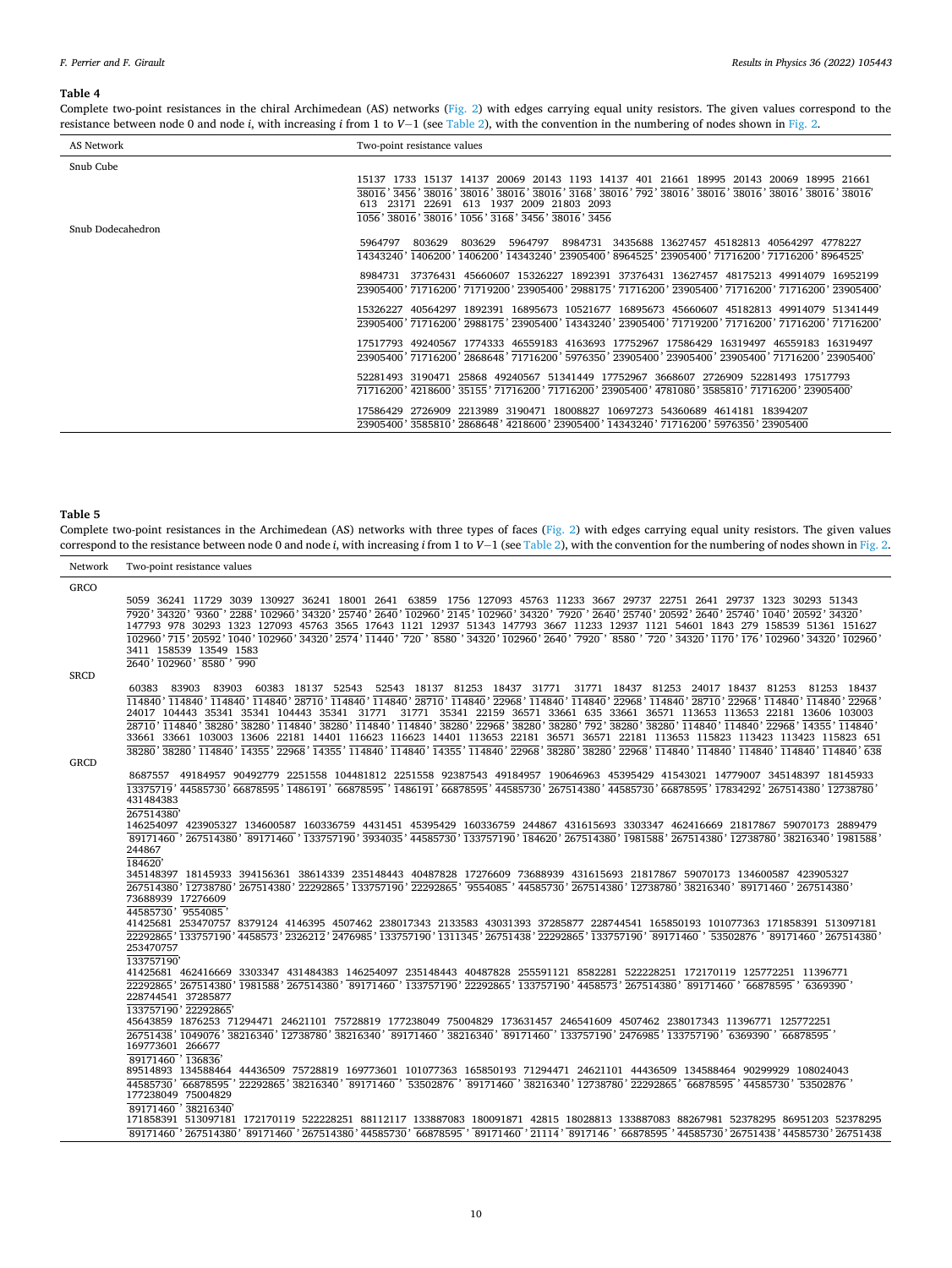<span id="page-10-0"></span>

**Fig. 7.** Base van Steenwijk's current configuration in the Snub Dodecahedron (SD). Eleven unknown currents  $\alpha$ ,  $\beta$ ,  $\gamma$ ,  $\delta$ ,  $\varepsilon$ ,  $\mu$ ,  $\nu$ ,  $\eta$ ,  $\rho$ ,  $\omega$  and  $\chi$  are introduced. Equal currents of 1/59 are extracted from each node from 1 to 59 (not shown).

The same reasoning can be applied to the resistance  $R_{TX}$  between triangles of any truncated AS network with triangles (TT, TC and TD) and related to the closest neighbour resistance  $R_X$  in the corresponding PS network, giving:

$$
R_{\rm{TX}} = \frac{2 + 3R_{\rm{X}}}{5}.
$$
 (25)

Applying Eq.  $(25)$  to the TC ([Fig. 1](#page-2-0)), we obtain, using  $R_C$  from [Table 1](#page-1-0):

$$
R_{\rm TC} = R_{01} = \frac{2 + 3R_{\rm C}}{5} = \frac{1}{5} \left( 2 + 3\frac{7}{12} \right) = \frac{3}{4},\tag{26}
$$

and for the TD:

$$
R_{\rm TD} = R_{09} = \frac{2 + 3R_{\rm D}}{5} = \frac{1}{5} \left( 2 + 3 \frac{19}{30} \right) = \frac{39}{50},\tag{27}
$$



**Fig. 8.** Summary of two-point resistances between nodes of Perfect Solid (PS) and Archimedean Solid (AS) networks [\(Tables 3 to 5](#page-7-0)). For each network, as labelled using the conventions of [Tables 1 and 2,](#page-1-0) the values of two-point resistances are arranged in increasing order, and presented as a function of their occurrence fraction, defined as the rank, with identical values repeated, divided by the total number of pairs in this network (see text).



**Fig. 9.** Relative range  $R_{\text{max}}/R_{\text{min}}$  as a function of the number of resistors in PS and AS networks.

in agreement with the values in [Table 3.](#page-7-0)

Finally, the Δ-Y transform can be applied to the triangles in the ID network ([Fig. 11e](#page-11-0)). The obtained network becomes a D network with resistance 2/3. However, in this case, the referenced nodes are located in the middle of the resistors of the D network ([Fig. 11f](#page-11-0)). Thus, we can state that the two-point resistances between the middle points of a D network with unity resistors ([Fig. 11](#page-11-0)f) are the two-point resistances of the ID network with resistor 3/2.

Similarly, the two-point resistances between the middle points of the I network with unity resistors are the two-point resistances of the ID network with resistor 3/2, and the two-point resistances of the middle points of the C network are the two-point resistances of the CO network with resistor 3/2. As for the two-point resistances between the middle points of the T network, they are the two-point resistances of the O network with resistor 3/2. Thus, AS and PS networks are related and some AS networks emerge as the solution of particular problems concerning the PS networks.

# **Conclusions**

In this paper, using VSM, we have established exact expressions for all two-point resistances in the complete set of the thirteen AS networks. These expressions are useful to check the accuracy of particular numerical or theoretical models based on other methods, such as Laplacian matrix  $[15]$  or Green functions  $[10-12]$  $[10-12]$ . The obtained values of the twopoint resistances in AS networks cover a large range of values and they are widely different for the various AS networks, even for similar numbers of resistors in the network. For example, the maximum resistance in the TD network is 37% larger than the maximum resistance in the TI network, while both networks have 90 resistors.

These two-point resistances in AS networks, where consequences of symmetries can also be illustrated, provide a useful base knowledge when evaluating the capacity of AS networks to represent experimental situations. This is particularly true for current solid-state physics research when approaching novel compounds. New materials, for example fullerene [3–[4\]](#page-12-0) or faujacite mineral assemblies in zeolites [21–[23\]](#page-12-0), are found in nature or are completely artificial, such as synthetic graphene and other carbon nanocomposites [\[5](#page-12-0)–7]. In general, the properties of three-dimensional networks, which can be investigated using numerical codes, benefit greatly from theoretical approaches where the various symmetries of the considered networks are considered from the beginning. When elaborating a model to account for experimental data, it is also important to be aware of existing relations between two-point resistances in a given network or between different networks.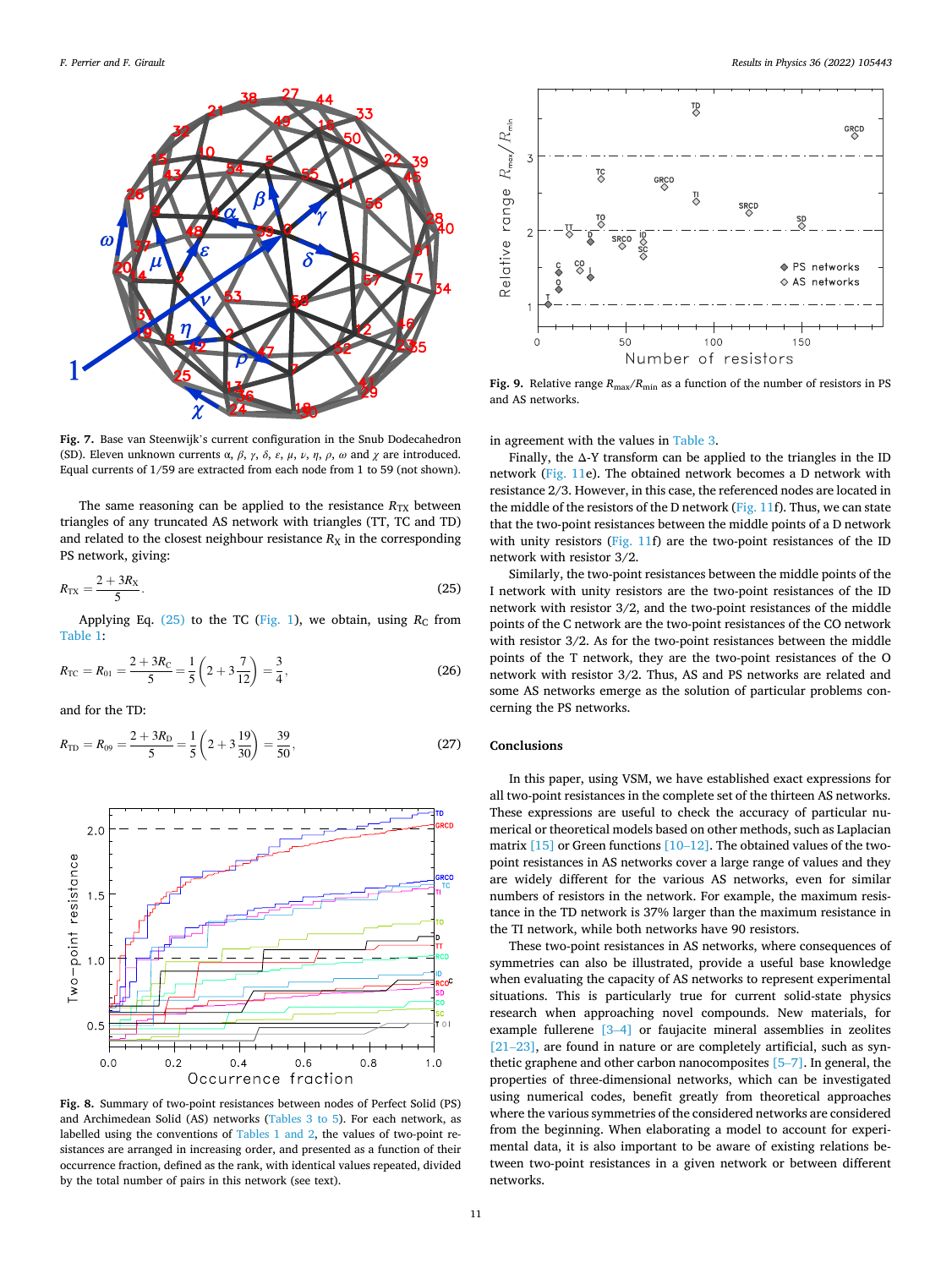<span id="page-11-0"></span>

**Fig. 10.** a) Node configuration for the two + one legs corner theorem [\[18\].](#page-12-0) b) Application of the two + one legs corner theorem in the TO network. c) Application of the two  $+$  one legs corner theorem in the TD network.



**Fig. 11.** a) Resistance along a fraction × of a resistor *a* in any network; b) Equivalent diagram to calculate the resistance across a fraction × of resistor *a*; c) Application of Kennelly's Δ to Y transform to the triangles of the TT network; d) Result of the application of Kennelly's Δ to Y transform to the triangles of the TT network; e) Application of Kennelly's Δ to Y transform to the triangles of the ID network. For clarity, the transform is illustrated only with selected triangles. f) ID network of the middle points in the D network.